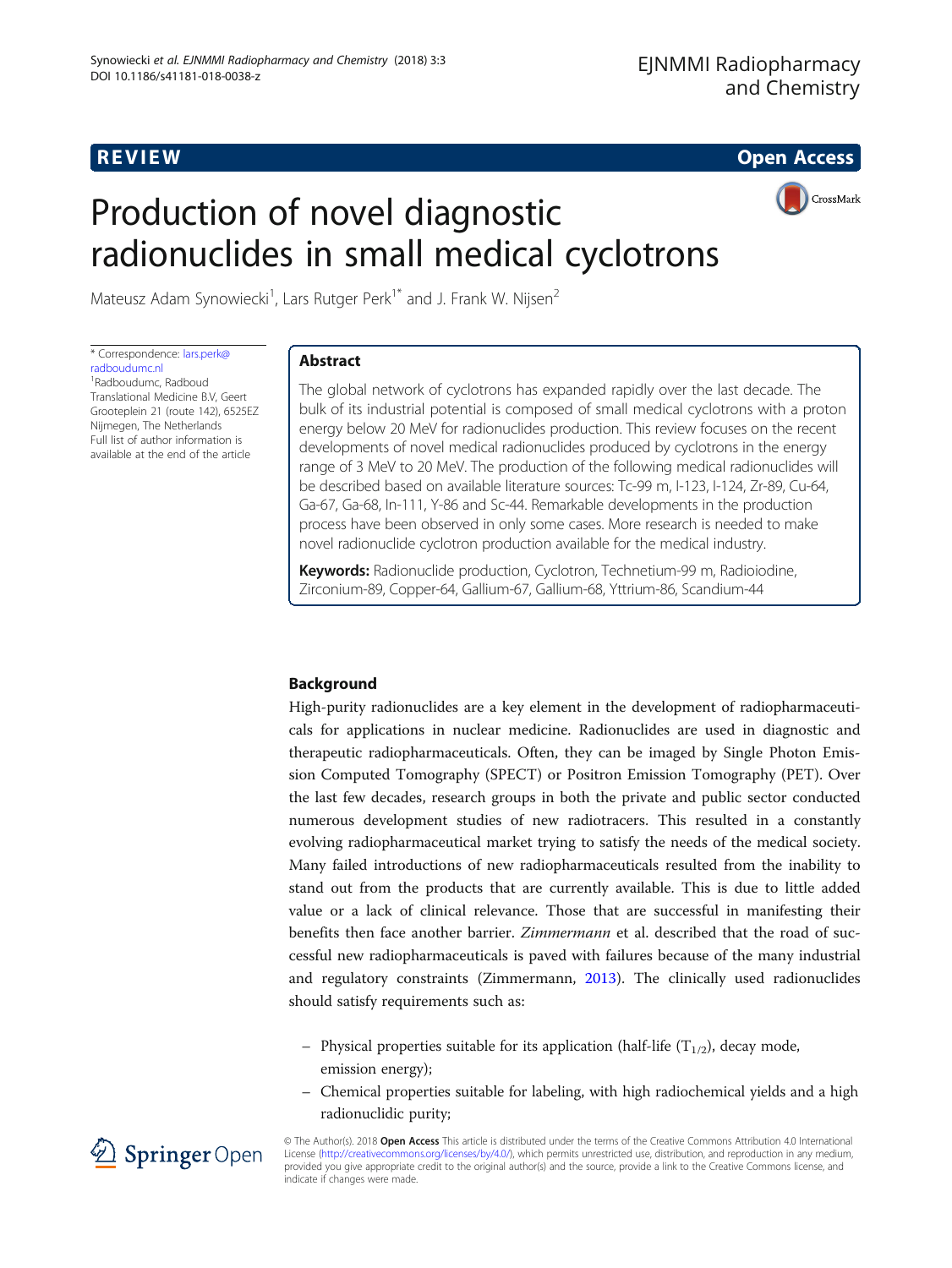- An acceptable trade-off between the dose received by the patient and the desired effect (image quality or treatment);
- A reasonable price range.

On the other hand, from a radiopharmaceutical industry point of view, a radionuclide selected for production must meet certain criteria to be of interest:

- The production efficiency is acceptable in terms of equipment and personnel burden;
- The starting materials are not too expensive; the supply is secured and remains stable in the long term;
- It offers a high molar activity;
- It is expected to be carrier-free or no-carrier added in order to limit the toxicity;
- Radionuclide production and the post-processing chemistry can be simplified, with a preference for automation (because of Good Manufacturing Practice (GMP), radiation safety and costs concerns);
- Its half-life is suitable for logistics;
- There is sufficient demand on the market.

It often happens that the above criteria from both sides are not met, which causes the radionuclide to never reach widespread application. In addition to that, other implications (such as political or economical changes) may discourage the production of certain radionuclides. This is typically the case when government allocated investments or decisions influence the distribution of sources of the radionuclide, e.g. by phasing out a nuclear reactor (Krijger et al., [2013](#page-23-0)). Currently most hospital radio-pharmacies derive their radionuclides from three types of sources: nuclear research reactors, radionuclide generators and cyclotron facilities (Table [1](#page-2-0)). It is worth mentioning that the generators still need a reactor or cyclotron source to produce the parent radionuclide. There are also other, much less common ways of producing radionuclides by using linear accelerators (Mang'era et al., [2015](#page-23-0)), Van De Graaf accelerators (Jones, Robinson Jr., and McIntyre, [1984](#page-23-0)) or lasers (Bychenkov, Brantov, and Mourou, [2014\)](#page-22-0).

This review article focuses on recent developments in the production of novel diagnostic radionuclides by using small medical cyclotrons. Some of the presented radionuclides can potentially be used in theranostic applications, i.e. a combined diagnostic and therapeutic effect within single application of the radiopharmaceutical.

#### Cyclotron produced radionuclides

Classical cyclotron produced radionuclides are defined in this article as produced by very well-established technologies using mostly liquid or gas targets (Fig. [1\)](#page-3-0). Typically, they are produced routinely on an almost daily basis and therefore present the bulk of targetry solutions offered by the cyclotron manufacturers. Among these classical radionuclides are:  $^{18}$ F,  $^{13}$ N,  $^{11}$ C and  $^{15}$ O. These four PET radionuclides are also commonly referred to as "standard" radionuclides in literature and are mostly produced using low energy medical cyclotrons.  $^{123}$ I and  $^{111}$ In are two of the cyclotron produced radionuclides used in SPECT studies that can be regarded as classical. However, these are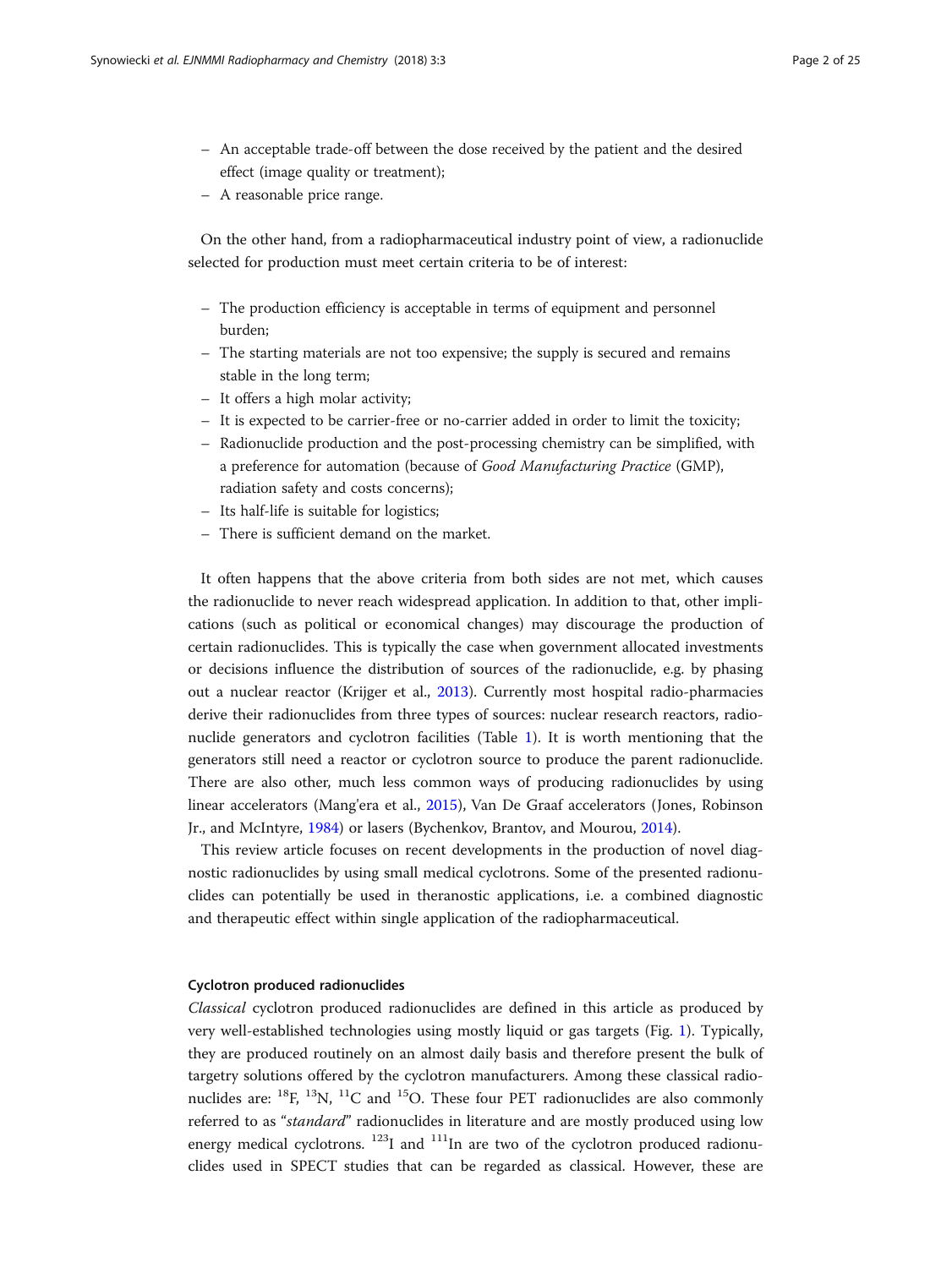|                            | Nuclear Reactors                                                                                                                                                                                                                                                                                                                                         | Generators                                                                                                                                                                                 | Cyclotrons                                                                                                                                                                                                                                                                                                                                                                                                                                                                                                                                                               |  |
|----------------------------|----------------------------------------------------------------------------------------------------------------------------------------------------------------------------------------------------------------------------------------------------------------------------------------------------------------------------------------------------------|--------------------------------------------------------------------------------------------------------------------------------------------------------------------------------------------|--------------------------------------------------------------------------------------------------------------------------------------------------------------------------------------------------------------------------------------------------------------------------------------------------------------------------------------------------------------------------------------------------------------------------------------------------------------------------------------------------------------------------------------------------------------------------|--|
| Principle of<br>production | Target material inserted in<br>the neutron flux field<br>undergoes fission or neutron<br>activation transmuting into<br>radionuclide of interest                                                                                                                                                                                                         | Long-lived parent radionuclide<br>decays to short-lived daughter<br>nuclide of interest. Daughter<br>nuclide elution follows in<br>pre-determined cycles                                   | Target material irradiation by<br>charged particle beams.<br>Inducing nuclear reactions<br>that transmute the material<br>into radionuclide of interest                                                                                                                                                                                                                                                                                                                                                                                                                  |  |
| Transmutation<br>base      | Neutrons                                                                                                                                                                                                                                                                                                                                                 | Decay                                                                                                                                                                                      | p, d, t, ${}^{3}$ He, a or heavy ion<br>beams<br>- Production of proton rich<br>elements used as $\beta^+$<br>emitters for PET scans<br>- Decentralized production<br>allows for back-up chains<br>- High uptime<br>- High specific activity in<br>most cases<br>- Small investment in<br>comparison to nuclear<br>reactor<br>- Little long-lived radioactive<br>waste<br>- Regional network of<br>cyclotrons and complex<br>logistics needed for<br>short-lived produced<br>radionuclides<br>- Radionuclide production<br>limited depending on<br>installed beam energy |  |
| Advantages                 | - Production of neutron rich<br>radionuclides, mostly for<br>therapeutic use<br>- High production efficiency<br>- Centralized production: one<br>research reactor able to<br>supply to large regions or<br>in some cases globally                                                                                                                        | - Available on site, no need<br>for logistics<br>- Mostly long shelf life<br>- Easy to use<br>- Limited radioactive waste:<br>returned to manufacturer<br>after use                        |                                                                                                                                                                                                                                                                                                                                                                                                                                                                                                                                                                          |  |
| Disadvantages              | - Extremely high investment<br>cost<br>- High operational costs<br>- Considerable amounts of<br>long-lived radioactive waste<br>- Long out-of-service periods<br>- Trouble to back-up in case<br>of unforeseen downtime<br>- Demanding logistics, often<br>involving air transport<br>- Public safety concerns<br>- Non-proliferation treaty<br>concerns | - Supplies in cycles according<br>to possible elution frequency;<br>in-house use must be timed<br>accordingly<br>- Trace contaminants of<br>long-lived parent nuclide in<br>eluted product |                                                                                                                                                                                                                                                                                                                                                                                                                                                                                                                                                                          |  |

<span id="page-2-0"></span>Table 1 Common types of radionuclide sources

produced by intermediate energy cyclotrons. The novel cyclotron produced radionuclides are defined as all others.

Production technology may already be well-established, like  $^{64}$ Cu or  $^{124}$ I, but what makes them interesting is that they are mostly either produced on an irregular basis or in singular centers across a large area and that their clinical application is not yet established. Most of them are produced using solid target systems with some of them having a proven history of robustness, while others are still under development or require further optimization. Typically, novel radionuclides have relatively longer half-lives which allows for shipment to distant users. The following novel cyclotron produced radionuclides will be discussed (Fig. [1\)](#page-3-0):  $^{99m}$ Tc,  $^{124}$ I,  $^{89}$ Zr,  $^{64}$ Cu,  $^{67}$ Ga,  $^{68}$ Ga,  $^{86}$ Y,  $^{44}$ Sc. Also, the classical radionuclides of  $^{123}$ I and  $^{111}$ In are discussed since there are possibilities to use small medical cyclotrons for their production.

## Types of cyclotrons

Small medical cyclotrons (SMC) normally have a proton energy below 20 MeV (Table [2](#page-3-0)). In the literature, they are referred to as medical cyclotrons, PET cyclotrons or small-sized  $cyclotrons$ . They offer proton beam currents typically in the range of 60–100  $\mu$ A. These accelerators are mostly installed in hospitals, universities and small-scale industrial radionuclide production plants. Many of these small medical cyclotrons have been installed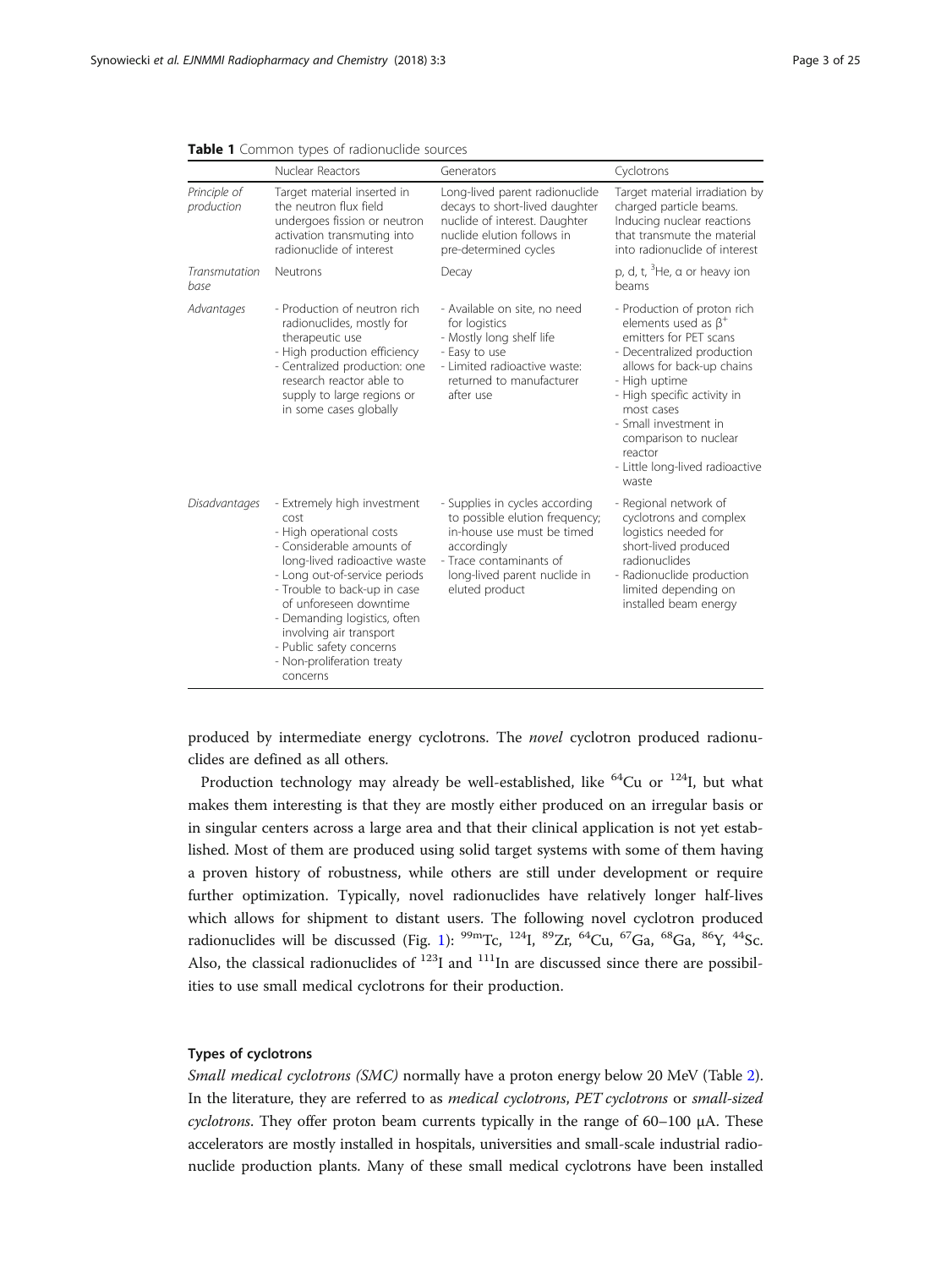

<span id="page-3-0"></span>

over the last two decades and the number is still increasing. In 2008, almost 700 cyclotrons were installed worldwide (IAEA, Cyclotron Produced Radionuclides: Principles and Practice, [2008](#page-23-0)). Only seven years later, according to Goethals et al. (Goethals and Zimmermann, [2015](#page-23-0)), that number has increased to 1218 cyclotrons whereof approximately 1000 are SMCs (Table 2). Most of the SMCs are located in the developed countries, although newly industrialized developing countries are rapidly increasing their cyclotron base. The majority of these SMCs have been manufactured by four companies in order of market share (Schaffer et al., [2015\)](#page-24-0): General Electric Healthcare (GE Healthcare), Ion Beam Applications (IBA), Siemens and Advanced Cyclotron Systems Incorporated (ACSI). There are several other companies producing small or intermediate energy cyclotrons that are developing steadily (Schmor, [2010\)](#page-24-0). Typically, SMCs accelerate protons only, with some of them also capable of accelerating deuterons at half of the specified energy of

| Cyclotron type                | Energy Range (MeV) | Approximate number | Typical location                                            |
|-------------------------------|--------------------|--------------------|-------------------------------------------------------------|
| Small medical cyclotron (SMC) | $<$ 20 MeV         | 1050               | - hospitals<br>- universities<br>- local commercial plants  |
| Intermediate energy cyclotron | 20-35 MeV          | 100                | - regional commercial<br>plants<br>- research institutes    |
| High energy cyclotron         | $> 35$ MeV         | 50 <sup>a</sup>    | - research institutes<br>- cancer proton therapy<br>centers |

<sup>a</sup> Excluding proton therapy cyclotrons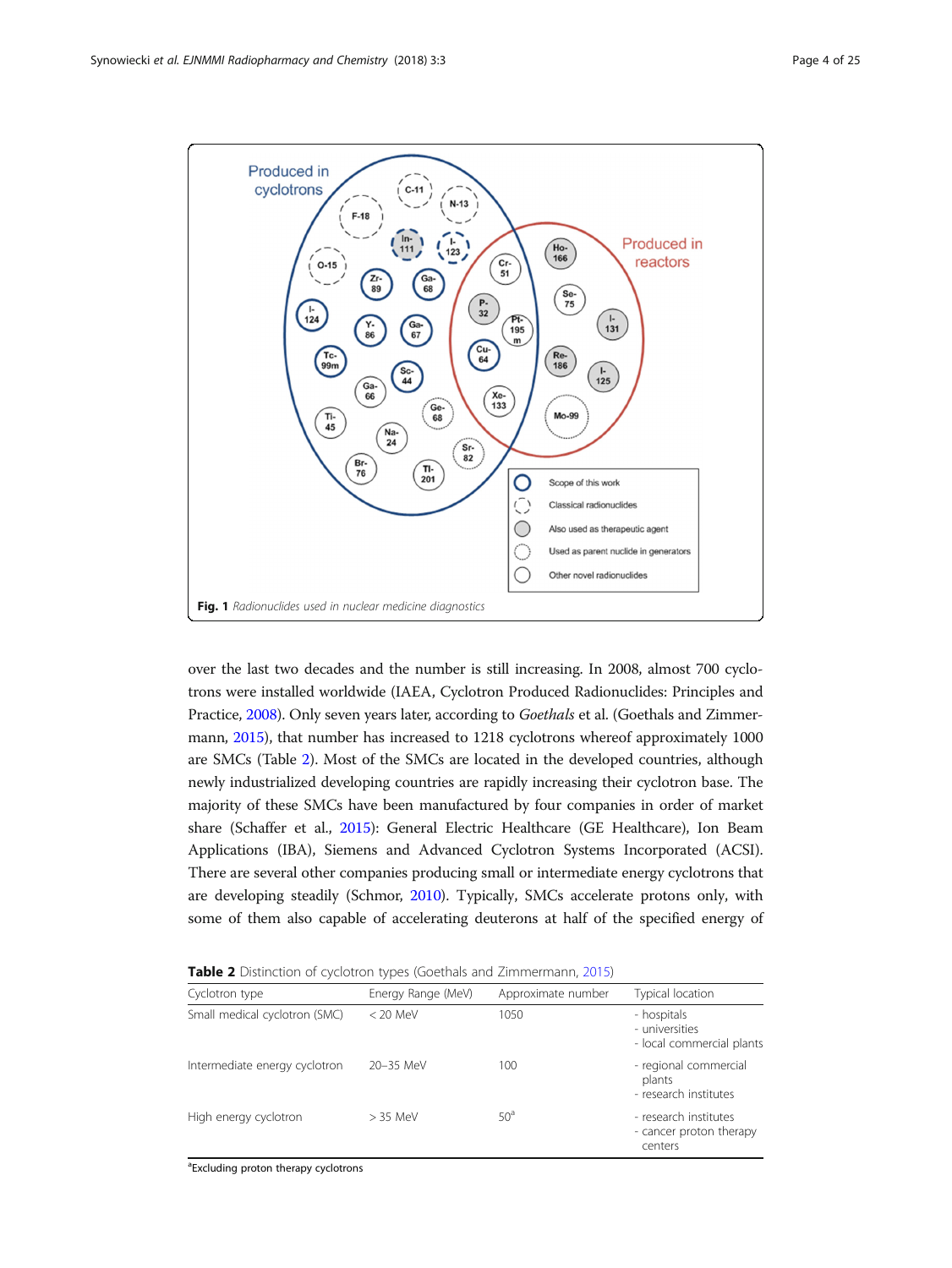protons. Their purpose is the production of medical radionuclides for in-house use, research and commercial purposes. In general, they are focused on the production of short-lived standard radionuclides for PET studies.

Cyclotrons delivering protons of an energy between 20 and 35 MeV are considered intermediate energy cyclotrons or *medium cyclotrons*. Besides the main proton beam capacity, they usually offer a deuteron beam, and few of them offer an  $\alpha$  beam. These machines tend to be located at bigger radiopharmaceutical commercial plants or research institutes. Obviously, they can also be used to produce the classical PET radionuclides, but their main purpose is the production of classical SPECT and novel PET radionuclides, or parent nuclides for generators.

Cyclotrons of particle energies above 35 MeV are considered high energy cyclotrons. They are scattered around the globe in well-regarded research institutes. These machines are tailored to specific research needs and can be designed to accelerate many kinds of particles: protons, deuterons, tritium, alpha and heavy ion beams. Many unique novel radionuclides can be produced, especially parent radionuclides for the generators, like  ${}^{68}$ Ge or  ${}^{82}$ Sr. High energy cyclotrons are also installed in large clinical cancer centers for proton beam therapy.

#### Cyclotron targetry

The most important irradiation parameters determining the formation of a radioactive product are the beam flux, energy and irradiation time as well as number of target nuclei, nuclear reaction cross section and half-life of the produced radioisotope (Krijger et al., [2013](#page-23-0); Qaim, [2017](#page-24-0)). Standard radionuclides are mostly produced in either gas or liquid targets. These targets are very easy to use and require no manual handling for routine production activities. The fluidic nature of the irradiated element makes rapid heat exchange possible. Provided water cooling has the potential to remove the heat produced by the intensity of the beam up to the maximum specification of the cyclotron. Often, helium cooling is used for the *beam window*, i.e. the target element through which the beam enters the isolated target material within the target body. Just after End of Bombardment (EOB), the unloading process is performed by pressurized inert gas that pushes the produced radioactivity through small bore tubing to the automatic synthesis module. Therefore, the gas and liquid target methods are safe, reliable and fast.

## Solid targets

For novel radionuclides, solid targets are often used. Solid targets present a number of difficulties when compared with gas and liquid targets:

- 1. Often, expensive enriched target materials must be used to produce radionuclides with a high purity;
- 2. The heat conductivity is much lower, which can lead to overheating problems. Care must be taken to optimize the cooling system and beam parameters to avoid melting of the target. Usually, an inclined target design is proposed with an angle of a few degrees between the incident beam and material layer. This ensures that the entering beam power heat is dissipated over a bigger target area (Fig. [2](#page-5-0));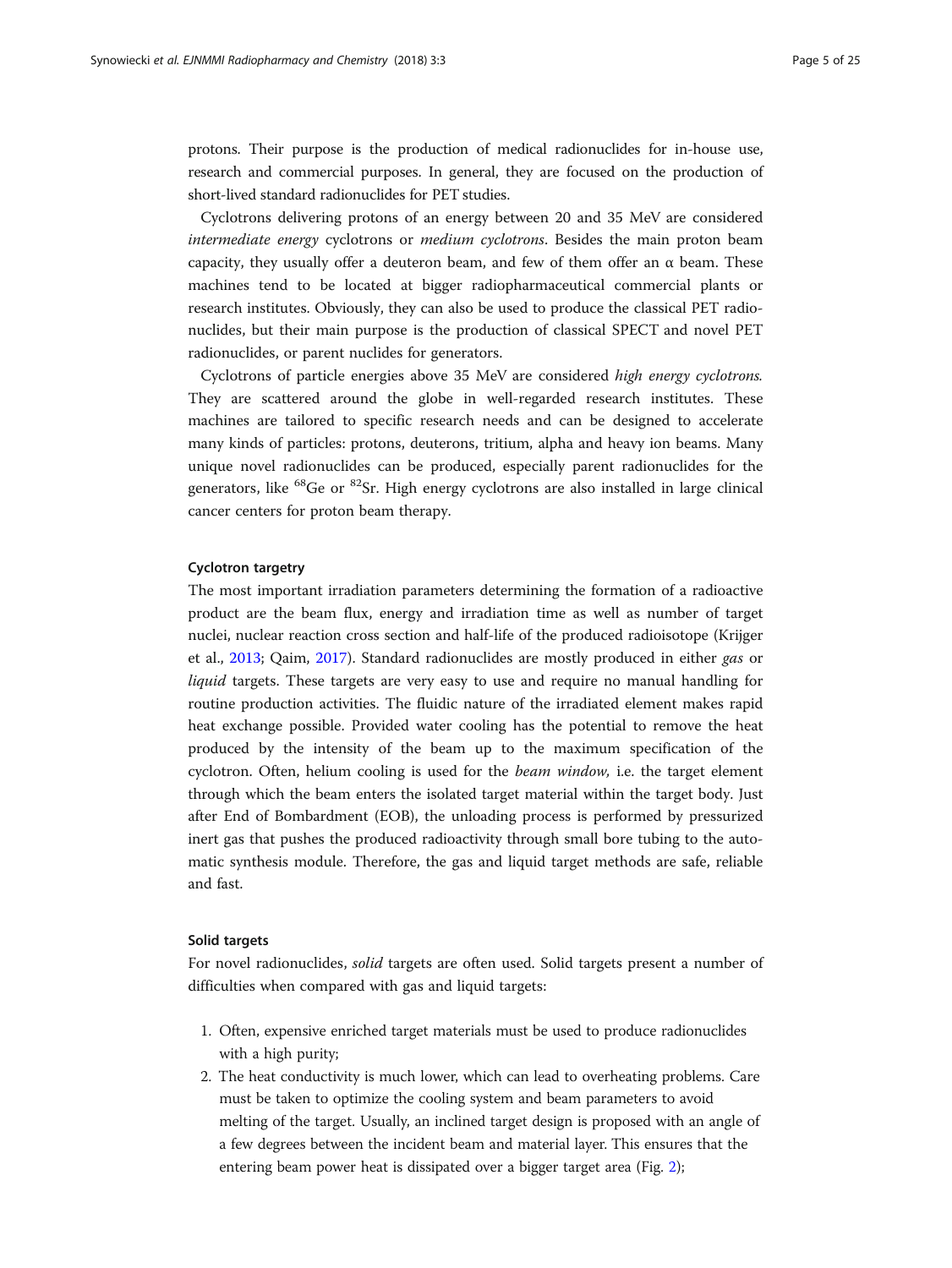<span id="page-5-0"></span>



- 3. The target material layer should be a few hundred μm thick and placed on the back plate made of highly conductive metal. This process requires material deposited isotropically and in a pure form (or sometimes using various oxides). Typically, electrodeposition or powder pressing must be used, followed by sintering. Other methods include powder rolling, laser plating and forming high melting point alloy (Qaim Syed, [2011;](#page-24-0) Stolarz et al., [2015](#page-24-0));
- 4. Solid state targets require more manual handling which causes a higher radiation hazard for personnel, especially when the target must be retrieved shortly after irradiation. Automation of the delivery line is possible with pneumatic systems;
- 5. Solid target material in general requires more complex chemical separation steps and further recycling steps.

To overcome overheating problems, low beam currents are used which results in low production yields. Therefore, the beam time is increased to reach useful amounts of radionuclides. Together with chemical and technical challenges, this makes the whole solid target production process time consuming, labor intensive, hazardous in terms of radiation safety and thus expensive.

Many of the solid targets for production of novel radionuclides had to be developed and optimized in-house, which resulted in various and incomparable performances and run parameters when collected between the centers. Design possibilities of those targets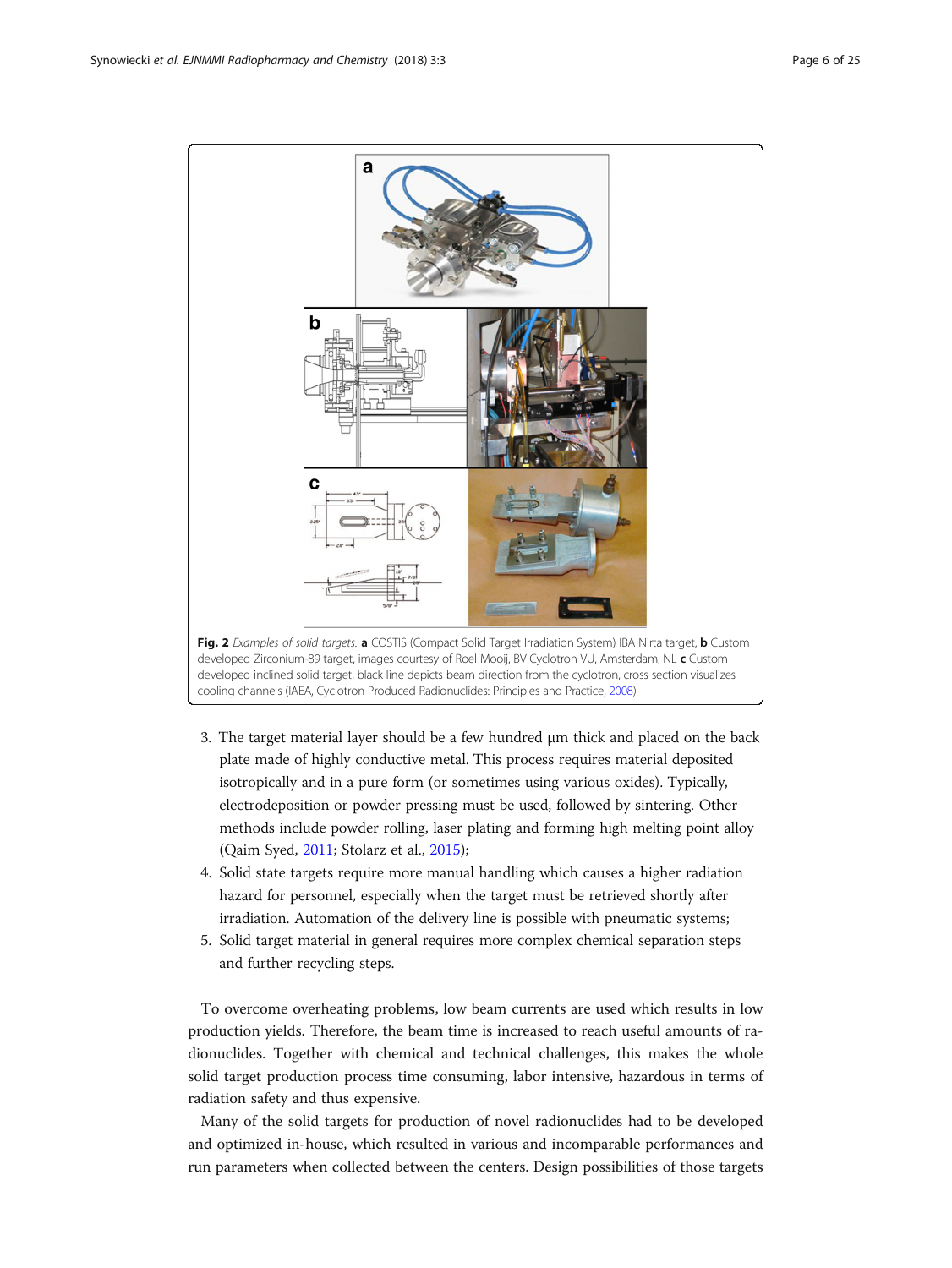often encountered problems related to space limitation caused by cyclotron or target shielding, vault dimensions or technical installations. Nowadays, most cyclotron manufacturers have standardized compact solid target systems available for more popular novel radionuclides. These targets offer easier maintenance, have high automation capabilities and are supplied as a plug-and-play system.

Custom targets have the potential to reach higher yields in comparison to the standard off the shelf compact target (systems). To our opinion this is due to the goal of the custom target developers design their target to be better optimized for their specific conditions of usage and to maximize the yields. On the other hand cyclotron manufacturers with their compact targets, aside for maximizing yields, aim to assure high level of safety, easiness of handling for personnel and introducing more replaceable materials. This situation may create a "trade-off" dilemma for a radionuclide production plant operating a SMC which technology to decide on for a new solid targetry based production.

#### Liquid targets for radiometals production

A recent development in the production of radiometals involves the use of solution targets (i.e. liquid targets), where the target material is dissolved in an aqueous solution in the form of salts. This method removes the drawbacks that are mentioned for solid targets and offers the following advantages: simple handling, on-demand availability, a faster production process without dissolution and adjustable use of enriched material depending on the needs for a single production, which greatly reduces the cost (Alves et al., [2017](#page-22-0)). However, the production of radiometals using liquid targets comes with a number of disadvantages, most noticeable the significantly lower production yields. To optimize these methods, certain problems need to be addressed before large-scale implementation.

One of them is the target pressure build-up during irradiation. This effect depends on the beam intensity and concentration of the target material. The irradiation of aqueous solutions leads to water radiolysis and the creation of ions and free radicals of hydrogen, oxygen and hydroxyl groups, which in turn leads to rapid gas evolution in the target chamber ( $H_2$  and  $O_2$ ). This effect is further promoted by the introduction of certain types of salt cations and anions. Those effects were studied and minimized in a recently published patent invented by DeGrado et al. (DeGrado, Pandey, and Byrne, [2017](#page-22-0)). In particular cases, the introduction of strong nitric acid proves to minimize the gas evolution in the target because the nitric acid acts as a free radical scavenger. Another solution is the introduction of a backpressure regulator which keeps the in-target pressure at a stable level during irradiation.

The authors also point out the importance of carefully selecting salt constituents as certain pairs of metallic cations and acidic anions affect the gas evolution in different ways. Additionally, strong acids used in targetry may result in corrosion of the targets. Other experiments using silver or aluminum targets demonstrated the presence of fine particles, leading to clogging of the transfer lines (Hoehr et al., [2012\)](#page-23-0) and thus requiring frequent target maintenance. It is recommended to use heat-resistant and chemically inert materials (such as niobium and tantalum) as target materials. Optimization of target material, metallic salt composition and concentration of acid are all needed to prevent the formation of precipitates. Favorably, the addition of nitric acid also eliminates the precipitation of salts within target (DeGrado et al., [2017](#page-22-0)).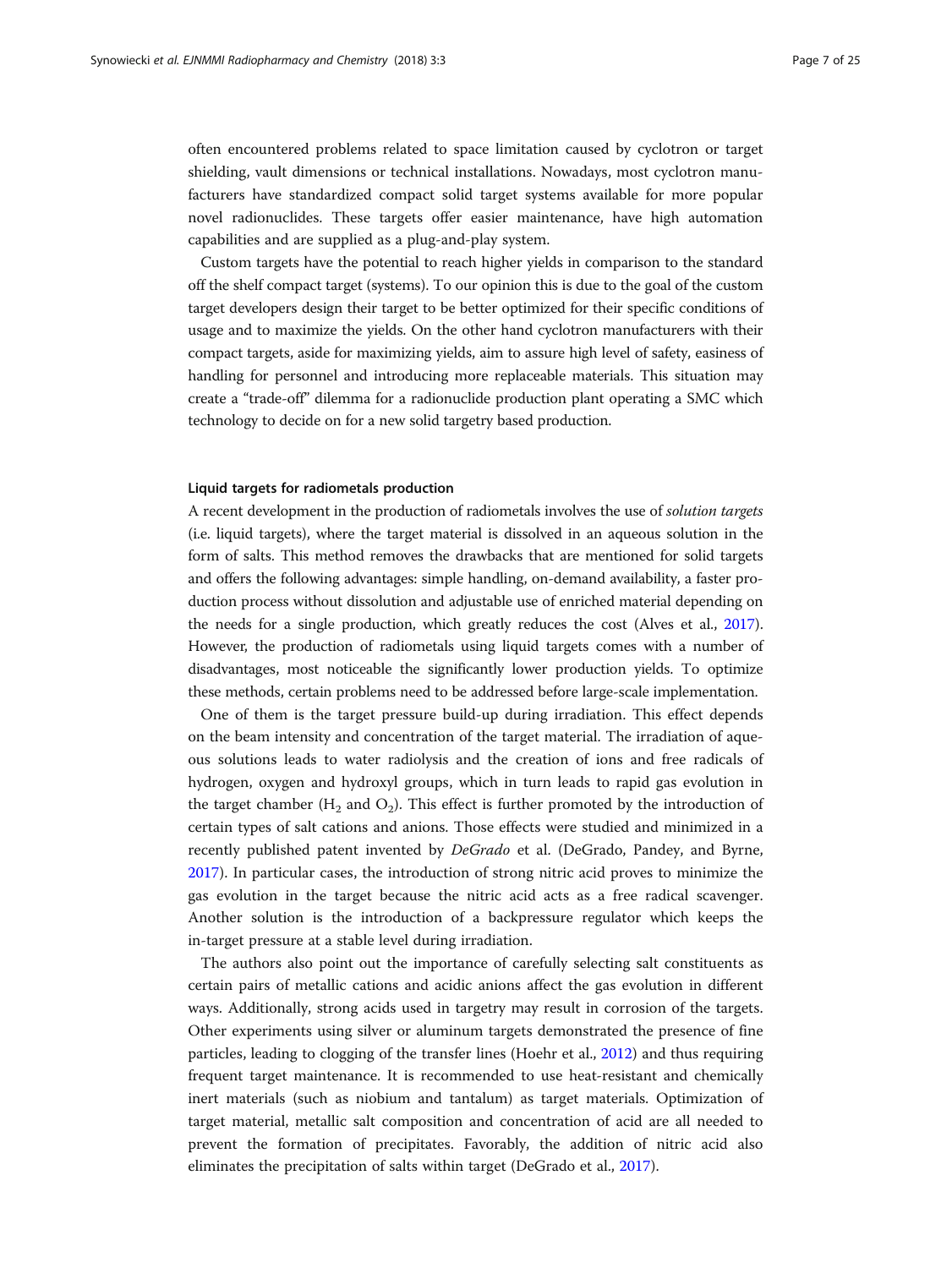Pandey et al. show high ratios (approximately 85–90%) of enriched material recycling for liquid targets (Pandey et al.,  $2014a$ ), which is a highly desirable and financially advantageous factor for considering the use of solution targets.

In general, the liquid target radiometal production technology is not yet mature and requires more studies to optimize production yields. For small facilities and/or facilities at remote locations, the recent liquid target developments allow for in-house production of radionuclides with small, shelf-shielded cyclotrons.

## Developments in radionuclide production

Below, the current status and recent developments in the production of a number of novel radionuclides will be presented.

## Technetium-99m

Technetium-99m  $(^{99m}Tc)$  is still undeniably the most commonly used radionuclide in the world. Its share in all nuclear medicine procedures is approximately 80%, with an estimated 40 million patient preparations per year worldwide (OECD-NEA, [2017](#page-23-0)). Until recently, almost all of the <sup>99m</sup>Tc used in nuclear medicine was produced by radioactive decay of  $99Mo$  confined in a generator.  $99mTc$  success in the clinic is based on advantageous physical properties such as: a moderate half-life  $(T_{1/2} = 6.0 \text{ h})$ , and low energy 99% γ emission of single peak of 140.5 keV. Moreover, other beneficial factors for its widespread use are: a low price, availability, and the fact that it is a generator product. Its parent radionuclide,  $99Mo$ , is dominantly produced by a nuclear fission process of  $^{235}U(n,f)^{99}Mo$  in a few aging high neutron flux nuclear reactors running on Highly Enriched Uranium (HEU). The threat of possible shortages in the near future due to imminent closure of those facilities encouraged many research groups to investigate alternative methods for the production of  $99m$ Tc without the use of a nuclear reactor (Table [3\)](#page-9-0). Such studies are supported by the International Atomic Energy Agency (IAEA) through the project: "Accelerator based Alternatives to Non-HEU production of Mo-99/Tc-99m" (Accelerator-based Alternatives to Non-HEU production of Mo-99/Tc-99m, [2011](#page-22-0)).

The concept of producing sufficient amounts of  $\frac{99 \text{m}}{2}$  from enriched  $\frac{100}{100}$  targets using a cyclotron was known from the early 70's (Beaver and Hupf, [1971\)](#page-22-0). It was not developed further, since the current capacity of fission produced  $99M$ o for usage in handy  $99\text{Mo}/99\text{m}$ Tc generators was sufficient for years to come. In addition, the nuclear reactor network was still expanding. In the 90's, several researchers again started the investigation of the nuclear data for proton induced reactions for molybdenum radionuclides, most notably  $100$ Mo(p,2n)<sup>99m</sup>Tc. The results renewed interest in the production of <sup>99m</sup>Tc using cyclotrons and set the optimum production energy using protons in the range of 13.5–17 MeV, with a recommendation to avoid higher energies resulting in the production of inseparable impurities such as  $98$ Tc,  $97$ Tc and  $96$ Tc (Manenti et al., [2014;](#page-23-0) Qaim et al., [2014;](#page-24-0) Takacs et al., [2016\)](#page-24-0).

Target design became the next milestone for successful cyclotron production of  $99m$ Tc, resulting in thick molybdenum coatings for solid targets able to withstand prolonged irradiation of high beam currents accompanied by an easy recovery of <sup>99m</sup>Tc and recycling of <sup>100</sup>Mo after end of beam (Stolarz et al., [2015;](#page-24-0) Hanemaayer et al., [2014](#page-23-0)).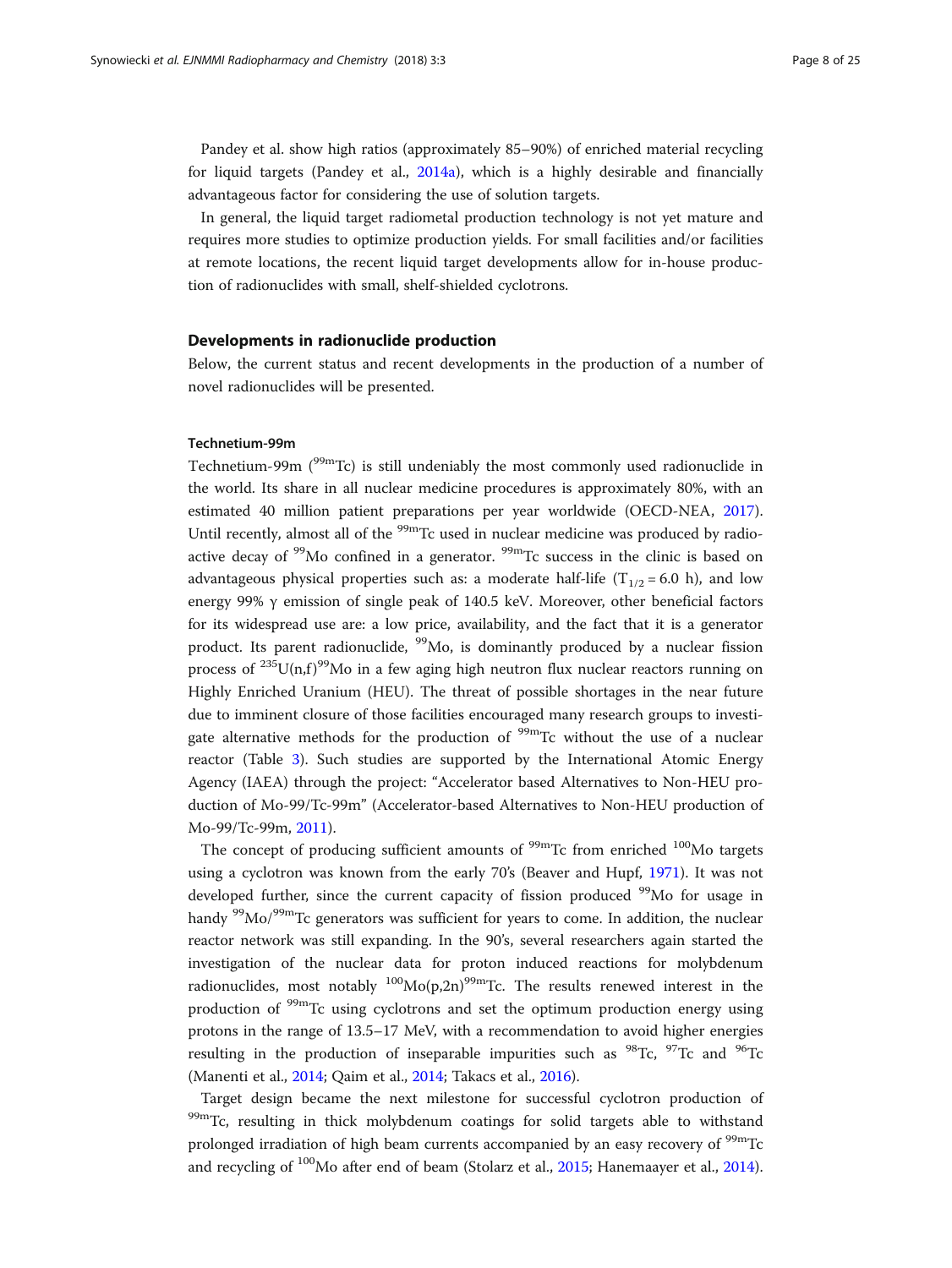The worldwide leading group for the targetry, beam optimization and ion source studies are undoubtedly Canadian researchers gathered under the auspices of the TRIUMF centre (Schaffer et al., [2015;](#page-24-0) Hanemaayer et al., [2014;](#page-23-0) Buckley, [2013](#page-22-0); Benard et al., [2014](#page-22-0)). For the production of technetium-99m, they used solid targets of enriched molybdenum-100 coatings which resulted in a production yield of up to approximately 513 MBq/ $\mu$ Ah. This can lead to 350 GBq of <sup>99m</sup>Tc on an ACSI TR-19 cyclotron (6.9 h beam time, 300 μA beam, cyclotron beam energy lowered to 18 MeV protons) and about 170 GBq on GE PETtrace 880 (6 h beam, modified to 130 μA, 16.5 MeV protons). In the case of 18 MeV proton energy irradiations, which are slightly above the recommended energy range for  $\frac{99 \text{m}}{2}$ Tc production, the target contained approximately 95% of <sup>99m</sup>Tc with 99.5% radionuclidic purity at EOB. The separation efficiency of <sup>99m</sup>Tc from a molybdenum target, which can be easily automated, was proved to be in the range of 80% - 90%. With the radiochemical purity of 99.7% of the final pertechnate  $[{}^{99m}Tc]TcO_4$  solution, the same USP quality requirements (> 95%) as for  ${}^{99}Mo/$  $99m$ Tc generator produced pertechnate are met. The final efficiency of  $100$ Mo recycling is above 90%. Other research groups have produced data on similar experiments that concur with these results (Das et al., [2016](#page-22-0); Rovais et al., [2016](#page-24-0)).

Such capacity can fulfill a daily demand for a large area, thus encouraging the Canadian government to co-finance and support The Canadian National Cyclotron Network project, run by ACSI, which will cover 100% of Canadian needs for <sup>99m</sup>Tc (ACSI, [n.d.](#page-22-0)). The project was scheduled to be finalized before closure of the Chalk River nuclear reactor, once one of the leading suppliers of  $\frac{99}{9}$ Mo, now operating as a back-up plant until its planned closure in March 2018. The project is ongoing, facing several delays caused by regulatory approval issues and logistics considerations (Brown, [2016\)](#page-22-0), but some Canadian nuclear medicine patients are already scanned with cyclotron produced  $99m$ Tc.

An interesting alternative pathway of cyclotron production of <sup>99</sup>Mo has been theoretically examined by a group from the Italian National Institute for Nuclear Physics (Pupillo et al., [2015](#page-24-0)). They use an  $\alpha$ -beam on an enriched Zirconium-96 target, thus inducing a  $^{96}Zr(\alpha,n)^{99}$ Mo nuclear reaction. The above pathway does not produce sufficient amounts of  $\frac{99}{9}$ Mo for commercial use. However, it has the advantage of an extremely high specific activity in the range of  $10^6$  TBq/g (current large generators have a specific activity of up to 370 TBq/g). A limiting factor for the development of this pathway is the unavailability of high current α beams.

Alternative methods can utilize linear accelerators or lasers. The production of molybdenum-99 by utilizing electron induced brehmsstrahlung photons produced in linear accelerators is of particular interest. These targets require the same molydbenum-100 enriched material, but the nuclear reaction pathway is  $^{100}$ Mo  $(y,n)^{99}$ Mo. Recent experiments in this field confirmed that this production pathway is feasible (Mang'era et al.,  $2015$ ) and a steady supply of <sup>99</sup>Mo is expected to be provided soon by the already commissioned 35 MeV, 40 kW Linear Accelerator (LINAC) at the Canadian Light Source. Similar projects based on the same principle are under development or consideration in other countries. NorthStar Medical Radionuclides, USA, is currently finalizing the  $99M$ o production method from the neutron capture  $98M$ o(n,γ)<sup>99</sup>Mo using an old nuclear reactor at the University of Missouri Research Reactor Center (MURR). The company plans to expand its capacity by building a single site LINAC farm, comprised of up to 16 LINACs capable of producing <sup>99</sup>Mo by a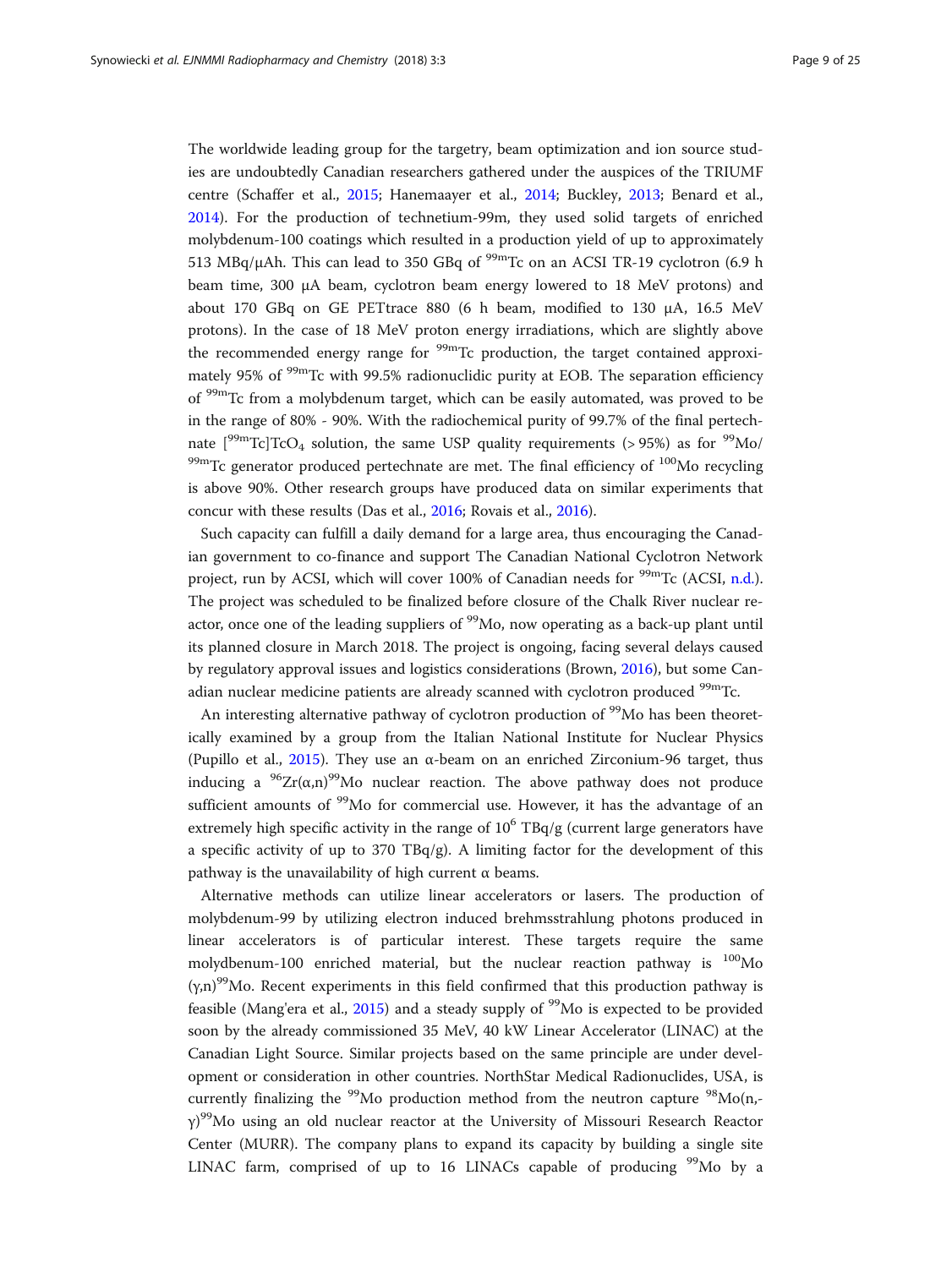<span id="page-9-0"></span>photonuclear reaction on enriched <sup>100</sup>Mo targets. The project is estimated to cover half of the USA demand for <sup>99m</sup>Tc (NorthStar Medical Radioisotopes Receives \$11.75 Million from National Nuclear Security Administration, [2015](#page-23-0); Harvey, Isensee, Moffatt, and Messina, [2014](#page-23-0)). The Lighthouse Consortium, Netherlands, is gathering companies and research institutes under the leadership of ASML, to achieve their goal of building an electron accelerator facility for  $\frac{99}{9}$ Mo production from enriched  $\frac{100}{9}$ Mo targets. It is assumed that by 2021 the facility will be able to cover the capacity of the HFR nuclear reactor in Petten (Lighthouse: productie medische isotopen vanaf 2021, [2017](#page-23-0)). In Japan, considerations on which technology to rely on for securing the future  $99m$ Tc supply are ongoing. The country already has a greatly developed particle accelerator infrastructure, allowing to diversify between production from linear accelerators, a vast cyclotron network of appropriate energies or even by using the Japan Proton Accelerator Research Complex (J-PARC) spallation facility (Nakai et al., [2014;](#page-23-0) Fujiwara et al., [2017\)](#page-23-0).

Another alternative is the use of direct laser light that generates proton or electron fluxes further impinging on final targets. The disadvantage of this method is that the particle fluxes are not mono-energetic, which complicates yield calculations for side products. For this reason, a laser facility would require careful optimization of the laser target-nuclear target setup as a whole, to obtain a minimum number of co-produced impurities. Theoretical work in this field has been done with promising results (Bychenkov et al., [2014\)](#page-22-0), yielding 300 GBq of  $\frac{99 \text{m}}{10}$  c with 0.12% radionuclidic impurities in a 6 h irradiation assuming the utilization of the future International Coherent Amplification Network (ICAN) laser concept. However, in comparison to earlier mentioned advancements of particle accelerators, current laser-based <sup>99m</sup>Tc production research and infrastructure is not developed enough for short-term considerations.

| Reaction                                                         | Method                                            | Currently<br>available | Status and further<br>development                                                                                                                                                                       |
|------------------------------------------------------------------|---------------------------------------------------|------------------------|---------------------------------------------------------------------------------------------------------------------------------------------------------------------------------------------------------|
| $^{235}$ U(n,f) <sup>99</sup> Mo $\rightarrow$ <sup>99m</sup> Tc | Reactor + generator                               | Worldwide              | Well-established, availability<br>will shrink with phasing out<br>of nuclear research reactors                                                                                                          |
| <sup>100</sup> Mo(p,2n) <sup>99m</sup> Tc                        | Small medical or intermediate<br>energy cyclotron | In Canada              | Possible worldwide<br>implementation with<br>decreasing nuclear reactor<br>capacity                                                                                                                     |
| $96Zr(\alpha,n)$ <sup>99</sup> Mo $\rightarrow$ $99mTc$          | $\alpha$ beam cyclotron + generator               | No                     | Will not be implemented.<br>Method not competitive,<br>a-beam required, low yields                                                                                                                      |
| $100$ Mo(y,n) <sup>99</sup> Mo $\rightarrow$ <sup>99m</sup> Tc   | LINAC+ generator                                  | N <sub>o</sub>         | Under development in<br>Canada. USA and the<br>Netherlands                                                                                                                                              |
| $^{98}$ Mo(n,y) $^{99}$ Mo $\rightarrow$ $^{99}$ mTc             | Reactor + generator                               | In USA and<br>Japan    | Auxiliary method used in<br>nuclear reactors<br>(Blaauw et al., 2017; van<br>der Marck, Koning, and<br>Charlton, 2010). Availability<br>will shrink with phasing<br>out of nuclear research<br>reactors |
| <sup>100</sup> Mo(p,2n) <sup>99m</sup> Tc                        | Laser                                             | No                     | Theoretically feasible.<br>Further research<br>required                                                                                                                                                 |

| Table 3 <sup>99m</sup> Tc production pathways |  |
|-----------------------------------------------|--|
|-----------------------------------------------|--|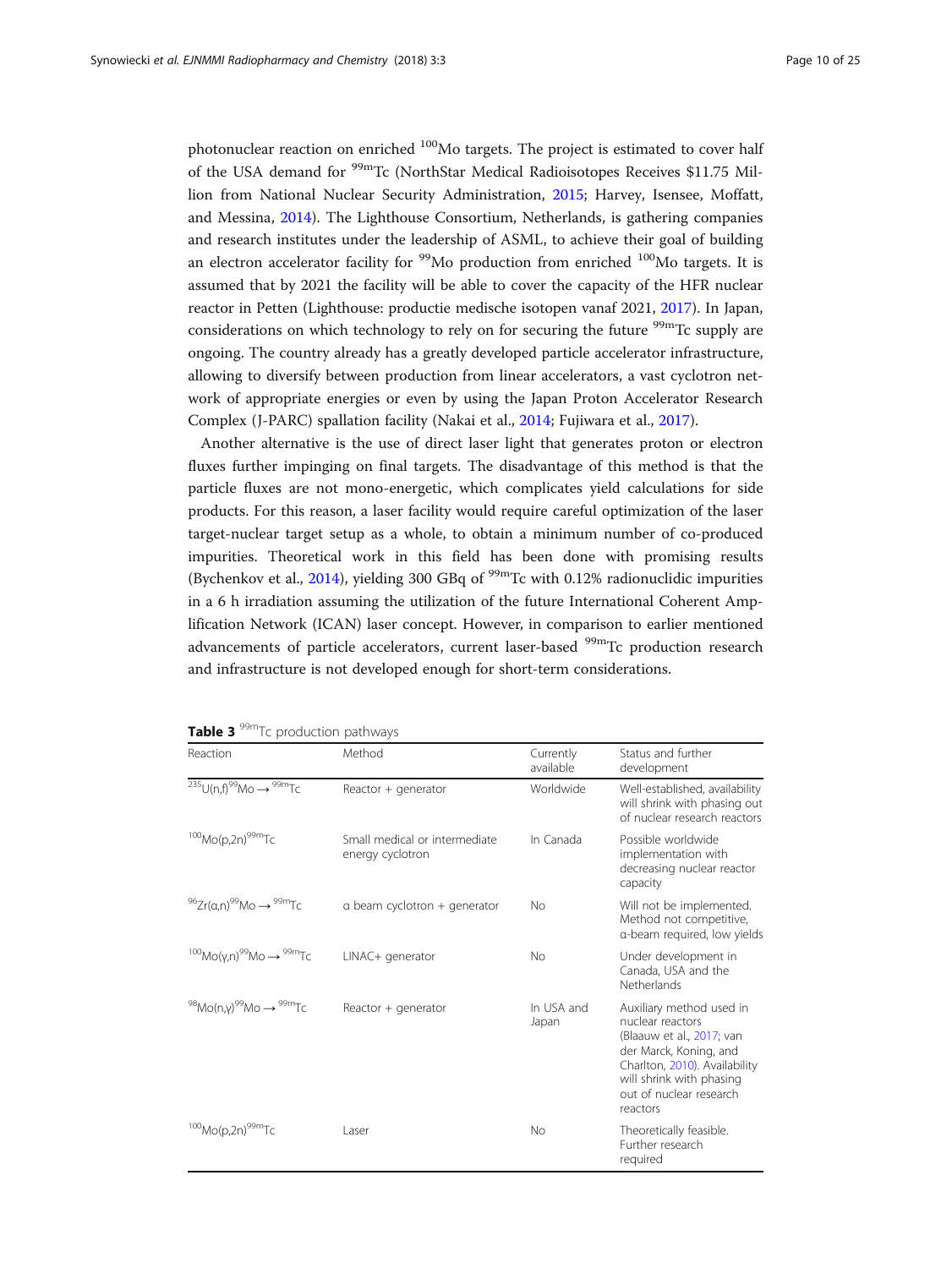#### Radioiodines I-123, I-124

Radioiodines have a long history of usage with changes in favoring different radionu-clides throughout the last century (Silberstein, [2012](#page-24-0)). Today, the widely used <sup>131</sup>I therapeutic agent (T<sub>1/2</sub> = 8.02 d, 100% β<sup>-</sup>, 90% β<sub>av</sub> 192 keV, 82% γ 364 keV) is produced in nuclear reactors.  $^{131}I$  is also used for SPECT imaging thanks to its low energy gamma emission.

Iodine-123 is the second most widely used radioiodine and also the second most used imaging agent after  $\frac{99 \text{m}}{2}$ C. Its popularity comes from its availability, perfect γ energy for imaging and appropriate half-life for metabolic studies (Park, [2002](#page-23-0)). <sup>123</sup>I ( $T_{1/2}$  = 13.2 h, 100% EC, 83% γ 158 keV) and <sup>124</sup>I (T<sub>1/2</sub> = 4.18d, 100% EC<sup>+</sup>β<sup>+</sup>, 12% β<sub>av</sub> 687 keV, 11%  $β_{av}^+$  975 keV, 63% γ 603 keV) are cyclotron produced and broadly used for all kind of applications (Silberstein, [2012;](#page-24-0) Koehler et al., [2010](#page-23-0)). 123I is considered a classical radionuclide because of its widespread availability, well-established production method and routine production. Yet it remains an expensive endeavor since the production route utilizes proton irradiations of enriched xenon-124 gas (50,000 \$/l as of 2008 (Kakavand et al., [2008\)](#page-23-0)) in closed systems. This method employs two parallel nuclear reactions pathways and the following decay to <sup>123</sup>I: <sup>124</sup>Xe(p,2n)<sup>123</sup>Cs  $\rightarrow$  <sup>123</sup>Xe  $\rightarrow$  <sup>123</sup>I and  $^{124}$ Xe(p,pn)<sup>123</sup>Xe  $\rightarrow$  <sup>123</sup>I. It also requires an incident proton energy range between 20 and 30 MeV, which applies to a much smaller group of intermediate energy range cyclotrons. Such a produced final  $123$ I radionuclide has an excellent radionuclidic purity of 99.9%. It is included in this review due to the availability of an alternative production pathway using enriched Tellurium targets (see later in this section).

Iodine-124 has seen its rise in the first decade of the twenty-first century. Although having a disadvantage of a high energy prompt  $\gamma$  which results in a high patient radiation dose and complicated dose calculations. It emits  $\beta^*$ , thus this isotope of iodine is fit for PET scans (Silberstein, [2012\)](#page-24-0). Additional Auger electron emission gives it the capability to be named a theranostic agent. Iodine-124 production data is vast since many alternative nuclear production pathways exist, encompassing a big range of reactions based on:  $^{123-126}Te(p,xn)^{124}I$ , <sup>123,124</sup>Te(d,xn)<sup>124</sup>I, <sup>121,123</sup>Sb(α,xn)<sup>124</sup>I and <sup>123</sup>Sb(<sup>3</sup>He,2n)<sup>124</sup>I nuclear reactions. This irradiation data has been extensively evaluated (Koehler et al., [2010;](#page-23-0) Braghirolli et al., [2014;](#page-22-0) Azizakram et al., [2016;](#page-22-0) Aslam et al., [2010](#page-22-0)), with the result being an agreement found on the best approach to produce  $^{124}I$  by means of an  $124$ Te(p,n)<sup>124</sup>I reaction in the range of 14–7 MeV proton energy, with a yield reaching 21 MBq/ $\mu$ Ah and minimum <sup>125</sup>I impurities.

Both  $^{123}I$  and  $^{124}I$  have the great advantage of proton reaction cross section having a nuclear threshold below 10 MeV on Tellurium targets (Soppera, Bossant, and Cabellos, [2017a\)](#page-24-0). This gives the possibility to produce them with most cyclotrons. The developments in the last 20 years focused on the design of more efficient solid target systems (Kakavand et al., [2008](#page-23-0); Mahunka et al., [1996;](#page-23-0) Al-Yanbawi and Al Jammaz, [2007](#page-22-0); Nagatsu et al.,  $2011$ ; Qaim et al.,  $2003$ ; Poniger et al.,  $2012$ ). TeO<sub>2</sub> based thin layer targets can be used for the production of both iodines using the same target, by changing only the tellurium target isotope to match the reactions  $^{123}Te(p,n)^{123}I$  or <sup>124</sup>Te(p,n)<sup>124</sup>. The use of <sup>123</sup>I and <sup>124</sup>I remains limited because the raw material cost of enriched tellurium (recyclable) remains high: \$10–50/mg (Fonslet and Koziorowski, [2013](#page-23-0)) which translates directly to the radionuclide price.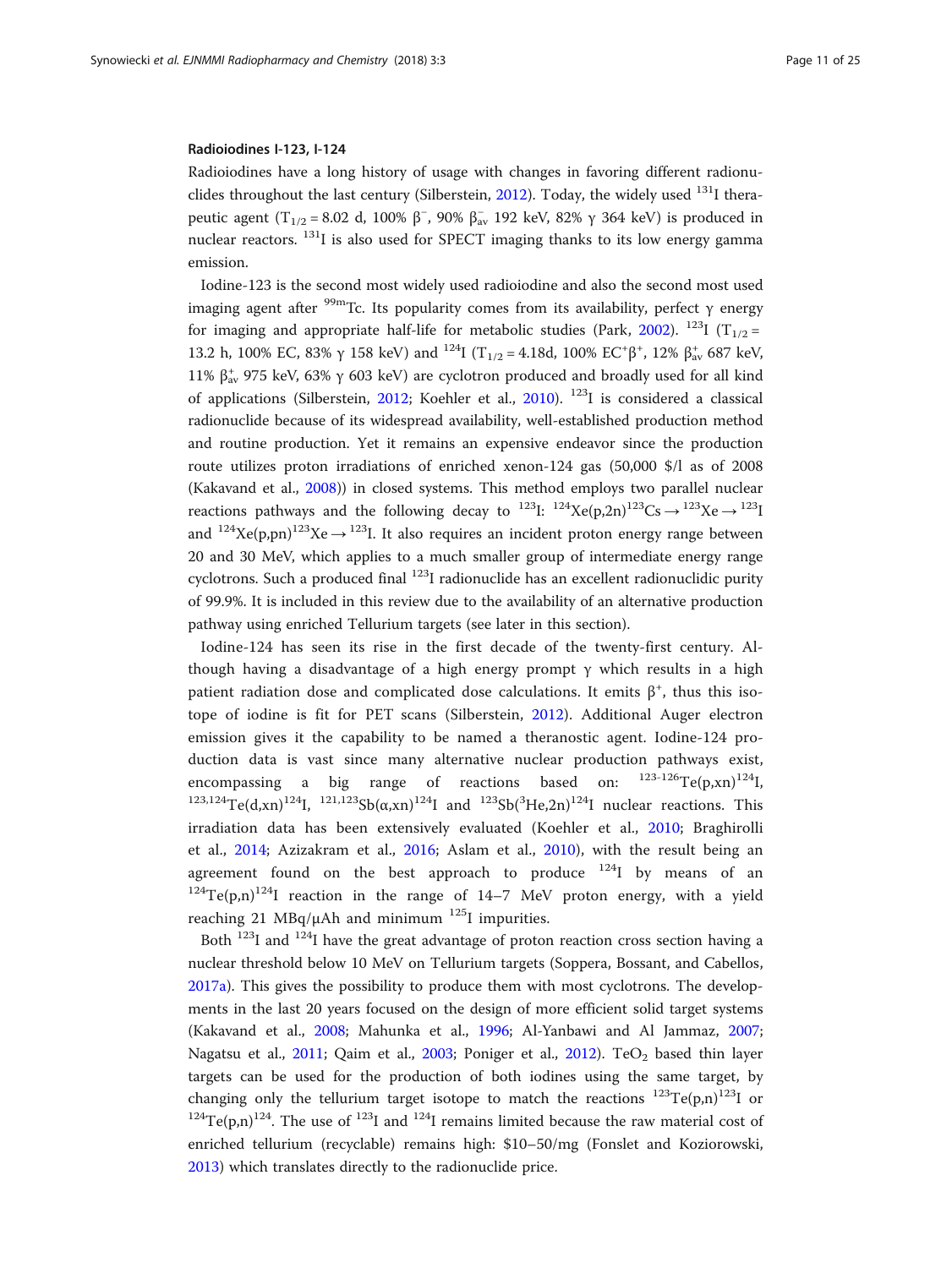#### Zirconium-89

Zirconium-89 (T<sub>1/2</sub> = 78.4 h, 100% EC<sup>+</sup>β<sup>+</sup>, 23% β<sub>av</sub> 396 keV, 99% γ 909 keV) has been proven very useful in drug development, for instance for new antibody therapies. This is because of its:

- 1) long half-life that is suitable for studying the biodistribution of long-circulating proteins and antibodies,
- 2) reproducible applicability in chelating chemistry and conjugation with monoclonal antibodies (mAbs) used in ImmunoPET studies (Vosjan et al., [2010;](#page-24-0) Ikotun and Lapi, [2011;](#page-23-0) Rice et al., [2011\)](#page-24-0),
- 3) balanced physical properties, i.e. sufficiently small  $\beta^+$  energy to maintain good image resolution and acceptable patient dose levels.

Zirconium-89 was associated with a low radionuclidic purity of the recovered product from Yttrium-89 target material and chelation chemistry (Holland, Sheh, and Lewis, [2009](#page-23-0)). The research group of the Vrije Universiteit (VU) University Medical Center in Amsterdam (NL) simplified the method which resulted in reproducible radiolabeling encouraging the worldwide development of the production and use of  ${}^{89}Zr$  (Vosjan et al., [2010\)](#page-24-0).

 $89Zr$  can be produced in cyclotrons by 3 nuclear reaction pathways:

- 1)  $^{nat}Sr(\alpha, xn)^{89}Zr$
- 2)  ${}^{89}Y(d,2n){}^{89}Zr$
- 3)  ${}^{89}Y(p,n){}^{89}Zr$

The great advantage of producing  ${}^{89}Zr$  from the latter two reactions is the fact that naturally occurring Yttrium is 100% composed of the <sup>89</sup>Y radionuclide (thus <sup>nat</sup>Y = <sup>89</sup>Y). This significantly reduces the cost and availability of the target material in comparison to other radionuclides that require highly enriched materials. The first reaction (natSr(α,xn)<sup>89</sup>Zr) requires a rarely available α-beam and is also prone to producing impurities from a differentiated strontium isotopic composition (unless enriched) so this pathway is limited to theoretical considerations.

The second reaction  $(^{89}Y(d,2n)^{89}Zr)$ , although proven to give high yields both theoretically and experimentally (Sadeghi, Enferadi, and Bakhtiari, [2012;](#page-24-0) Tang et al., [2016](#page-24-0)), requires a relatively high energy deuteron beam since its reaction threshold starts at 5.9 MeV and peaks in the range of 13–17 MeV (Soppera, Bossant, and Cabellos, [2017b](#page-24-0)) which excludes most common small medical cyclotrons. Although the GE PETtrace 800 series is capable of producing a deuteron beam with 8.4 MeV and the IBA Cyclone 18/9 is capable of producing deuterons of 9 MeV, it is too low to yield reasonable amounts of 89Zr. Therefore, this pathway is reserved mostly for research centers possessing high energy, multiple beam type cyclotrons.

The third reaction  $(^{89}Y(p,n)^{89}Zr)$  is the only way for a small medical cyclotron facility to provide <sup>89</sup>Zr. With radiochemical methods developed, recent worldwide research focused on target development to increase the production yields. One of the challenges is the limitation of beam energy, since above the reaction threshold of 13.08 MeV, production of long-lived <sup>88</sup>Zr(T<sub>1/2</sub> = 83 d) occurs via the (p,2n) reaction, which is an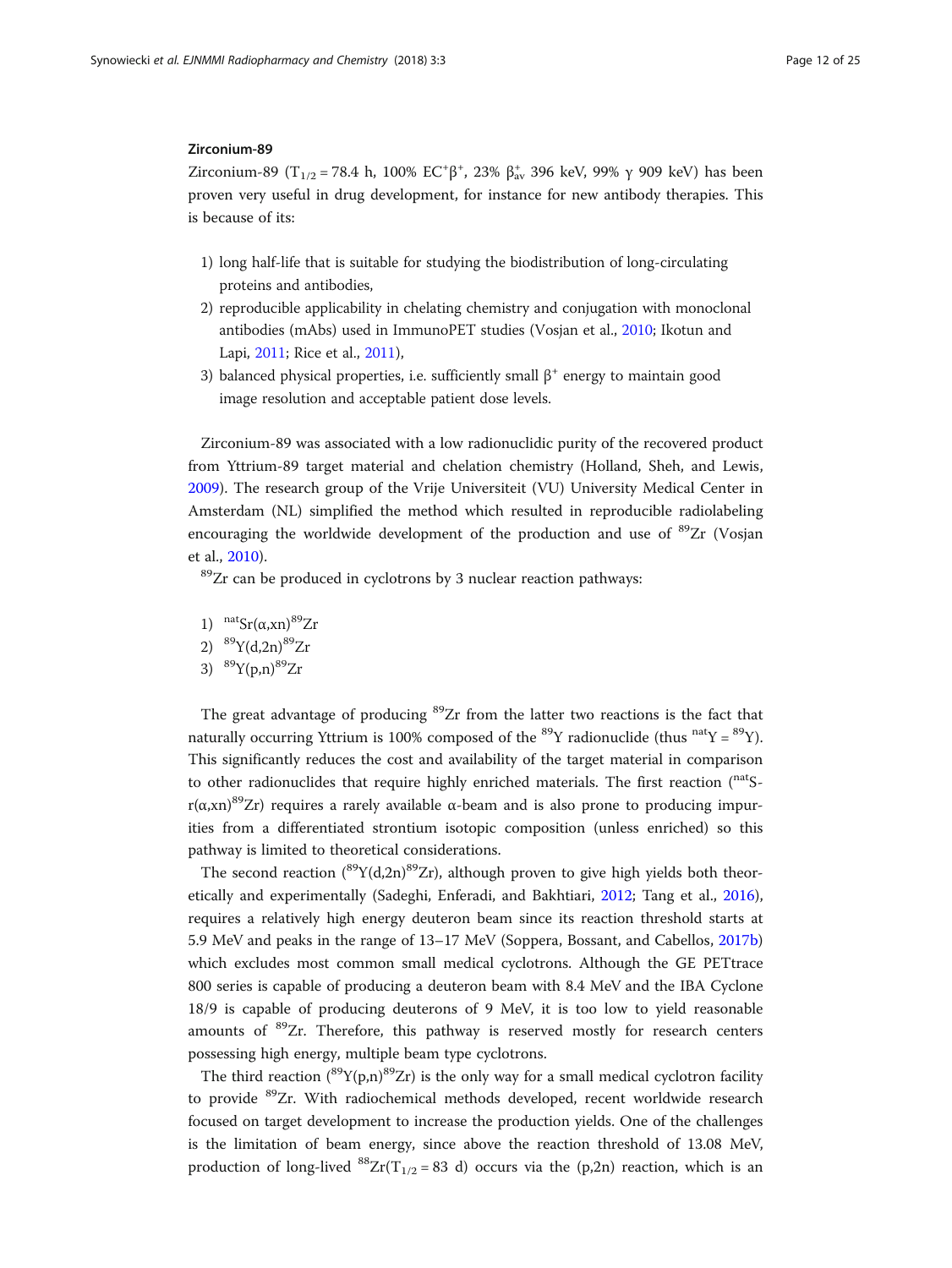impurity inseparable from the final product. Dabkowski et al. (Dabkowski et al., [2015](#page-22-0)) used a compact IBA COSTIS target, designed to produce  ${}^{89}Zr$ , to show that above the reaction threshold of 11.6 MeV there is a co-production of another contaminant  ${}^{88}Y$  $(T_{1/2} = 107 \text{ d})$  via <sup>89</sup>Y(p,pn)<sup>88</sup>Y. The yttrium atoms must be separated in the following chemistry process minimizing this amount. Below 10 MeV proton beam energy, the authors reported a yield of insufficient quantities of  ${}^{89}Zr$ . This leaves a narrow beam energy window for practical use with small medical cyclotrons. For 11.6 MeV proton beams, the yields were about  $14-16$  MBq/ $\mu$ Ah with maximum beam currents of 30  $\mu$ A in 3–3.5 h irradiation time. This gives approx. 1.4 GBq of  ${}^{89}Zr$  at EOB with a high radionuclidic purity.

In the case of custom made targets, it has been reported that one can achieve higher yields than this, while maintaining high radionuclidic purity of the final product (Sadeghi et al., [2012](#page-24-0); Tang et al., [2016](#page-24-0); Alfuraih et al., [2013](#page-22-0)). Custom made yttrium target developments published in recent years (Siikanen et al., [2014;](#page-24-0) Ellison et al., [2016](#page-22-0)), which encompass welding yttrium foils, modifications in yttrium foil thicknesses and water cooling, report applicable designs capable of delivering yields of up to 49 MBq/μAh with maximum currents of 45 μA, and a 90% separation efficiency. This gives about 1.4–2.2 GBq of radionuclidic pure  ${}^{89}Zr$  in 1–2 h beam time, thus effectively shortening the irradiation times on the cyclotron or increasing the production capacity.

Production of  ${}^{89}Zr$  using solid targets with a small medical cyclotron might be challenging because of workspace limitations. Therefore, Pandey et al. (Pandey et al., [2016](#page-23-0)) and *DeGrado* et al. (DeGrado et al., [2017](#page-22-0)) have studied a few cases of  ${}^{89}Zr$ production via proton irradiation of liquid targets, filled with a  $Y(NO<sub>3</sub>)<sub>3</sub>/HNO<sub>3</sub>$  solution, and corresponding chemistry. So far, their development has a much lower yield than the solid target technologies, reporting  $4.4 \text{ MBq}/\mu\text{Ah}$  with a 40  $\mu\text{A}$  beam current irradiated for 2 h. This means approx. 370 MBq of  ${}^{89}Zr$  activity with > 99% radionuclidic purity which is sufficient for a very small range of applications (preclinical or a few patients on-site) and in agreement with previous work on liquid target production of  ${}^{89}Zr$  (Oehlke et al., [2015](#page-23-0)).

## Copper-64

Copper-64 (T<sub>1/2</sub> = 12.7 h, 42.5% EC, 18%  $\beta_{av}^{+}$  278 keV, 39%  $\beta_{av}^{-}$  190 keV, 0.5%  $\gamma$ 1346 keV) has seen its rise starting in the late 90's and continuing in the first decade of the twenty-first century. It is one of the commonly used (mostly in the USA) nonstandard radionuclides in PET imaging thanks to several advantages (Ikotun and Lapi, [2011](#page-23-0)). Its half-life allows for shipping to distant centers, its low positron energy and little  $\gamma$  emissions make the image resolution high, and high-yield and high-purity production methods are developed. Moreover,  $64$ Cu has an unexplored theranostic potential, since its positron emission is accompanied with  $β$ <sup>-</sup> and abundant auger electron emission. Uses of chelated <sup>64</sup>Cu complexes are many, such as small molecules, peptides and mABs. However, the latest developments of <sup>89</sup>Zr possess the potential to take over these applications because of a longer half-life that better matches the biological half-life of the mAbs and it is cheaper to produce.

Production of  ${}^{64}$ Cu is very well established. It is most commonly produced by cyclotrons utilizing a proton beam impinging on an enriched nickel-64 solid target reacting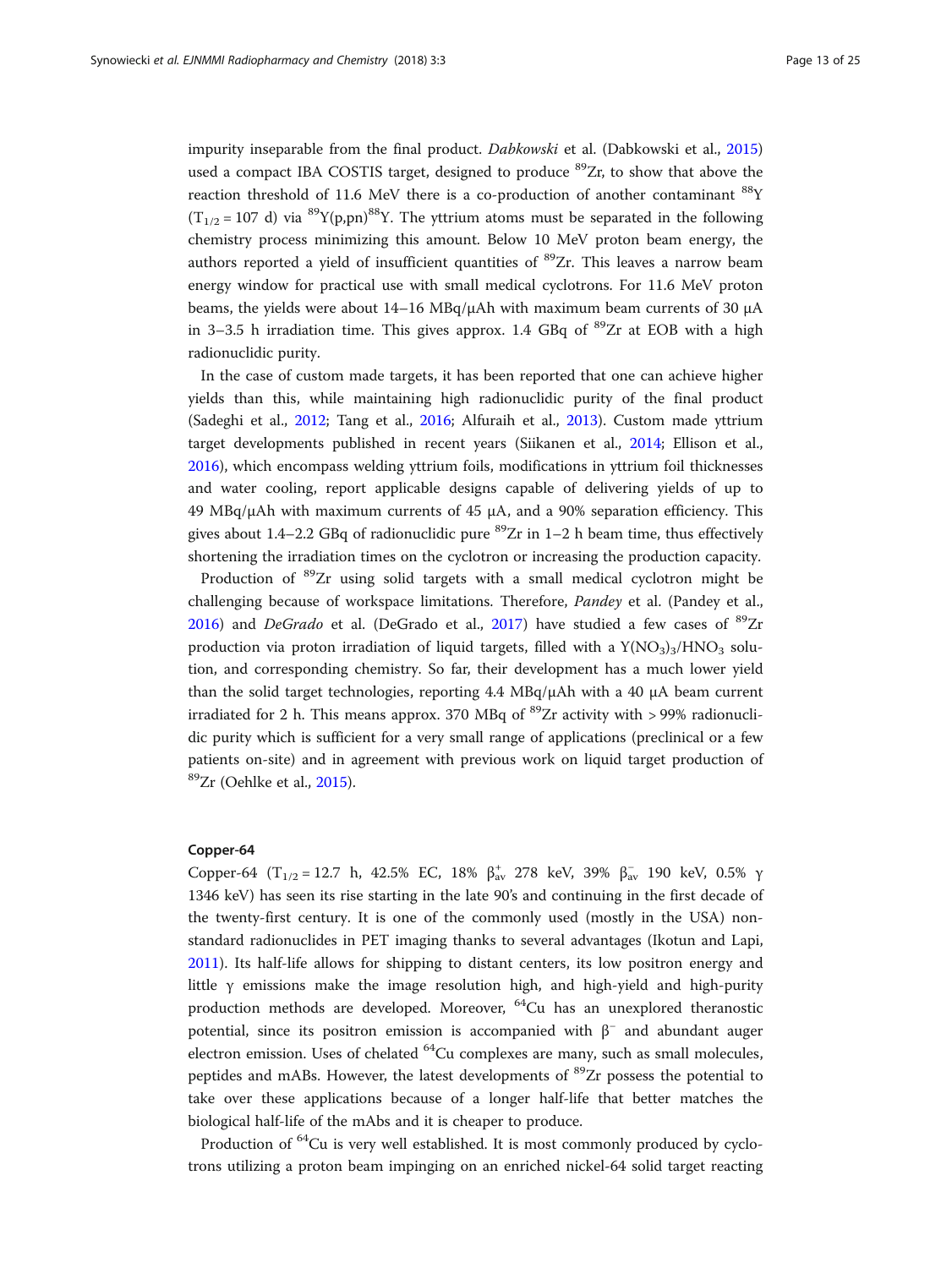through a  $^{64}$ Ni(p,n)<sup>64</sup>Cu channel. The reaction threshold is 2.5 MeV and the highest yields are achieved in the proton energy range of 10–15 MeV, well within the energy range of a small medical cyclotron. There are commercially available solid targets, based on electroplating  $^{64}$ Ni on gold discs, which dominate the  $^{64}$ Cu production market. In optimal situations, this method can produce up to 185 GBq (Ikotun and Lapi, [2011\)](#page-23-0) after a long beam time of up to 8 h and currents up to 40 μA with various target thicknesses and proton energies applied, but typically lower yields are enough to supply local area customers for a few days (Avila-Rodriguez, Nye, and Nickles, [2007](#page-22-0); Matarrese et al., [2010;](#page-23-0) Szelecsényi, Blessing, and Qaim, [1993\)](#page-24-0). With radionuclide production secured, recent developments in <sup>64</sup>Cu focus on successful automation of the radiochemistry (Poniger et al., [2012;](#page-24-0) Matarrese et al., [2010;](#page-23-0) Ohya et al., [2016\)](#page-23-0) and developments of reliable tracers carrying <sup>64</sup>Cu (Jalilian and Osso, [2017\)](#page-23-0).

The above method, even though well-established and giving enough high purity material, is not as common as one would expect. It has a number of disadvantages (Alves et al., [2017](#page-22-0); Jalilian and Osso, [2017\)](#page-23-0):

- $-$  <sup>64</sup>Ni has a very low abundance (0.95%), which requires significant enrichment before irradiations can be performed, making it an expensive method;
- It requires on-site electroplating equipment and recycling technology;
- Maintaining the suitable quality of electroplating (surface roughness) during long electroplating processes (6 - 48 h) requires careful handling (Rajec et al., [2010\)](#page-24-0);
- Long irradiation times are needed occupying the accelerator;
- The operators can receive a high radiation dose unless an automated process is developed.

Thus, other methods were searched for in order to simplify the whole process. One of the options involved replacing the production pathway with  ${}^{67}Zn(p,\alpha){}^{64}Cu$  reaction, which was investigated by Szelecsényi et al. (Szelecsényi et al., [2014](#page-24-0)). Even though it was proven that this method is feasible for the commercial production of <sup>64</sup>Cu, it offers radiochemical purity challenges and poses the same concerns regarding high enrichment of the solid target material.

The latest most interesting development, concerns producing <sup>64</sup>Cu in a liquid target as described by Alves et al. (Alves et al., [2017](#page-22-0)). Such a change would allow for a faster, safer and simplified operation with automated loading and transfer to an accompanied automated chemistry module. The group conducted a series of experiments with enriched <sup>64</sup>Ni dissolved in the novel IBA liquid target made of niobium. After an irradiation of 5 h, 4.6 GBq of  $^{64}$ Cu at EOB was produced, which translates to a yield of  $0.14$  MBq/( $\mu$ Ah·mg). The authors claim that this can easily be improved by increasing the enriched  $^{64}$ Ni concentration and beam time to achieve up to 25 GBq of  $^{64}$ Cu. The subsequent automated purification gave radiochemically pure  ${}^{64}CuCl_2$  with a 77% decay corrected yield. This amount could satisfy local needs.

## Gallium-68 and Gallium-67

Over the past several years, Positron Emission Tomography (PET) imaging agents labeled with gallium-68 ( $^{68}$ Ga) have undergone a significant increase in clinical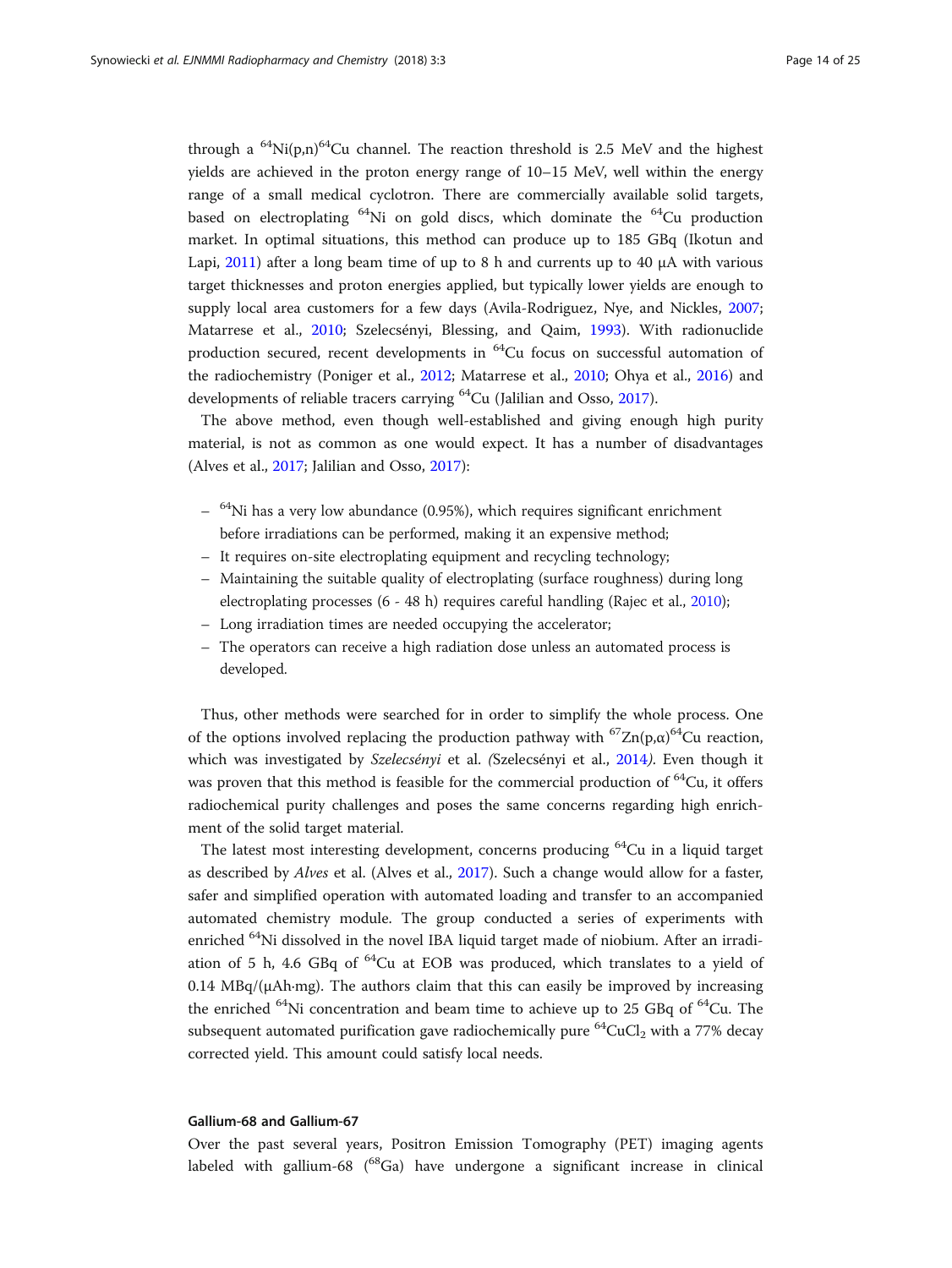utilization.  $^{68}$ Ga is conveniently produced from a germanium-68/gallium-68  $^{68}$ Ge/  $^{68}$ Ga) generator. Besides gallium-68, two other gallium radionuclides are useful in nuclear medicine applications, namely  ${}^{66}$ Ga and  ${}^{67}$ Ga. Only  ${}^{67}$ Ga, besides  ${}^{68}$ Ga, is used routinely in clinical applications. <sup>66</sup>Ga (T<sub>1/2</sub> = 9.5 h, 44% EC<sup>+</sup> $\beta$ <sup>+</sup>, 51%  $\beta_{\text{av}}^{+}$  1904 keV, 37% γ 1039 keV, 23% γ 2751 keV) is rarely used because of its high positron energy which lowers the resolution of images combined with a high patient dose as it emits multiple γ rays of energies above 1 MeV. Currently, sufficient base of evaluated nuclear data exists for the production of these radionuclides (Aslam, Amjed, and Oaim, [2015](#page-22-0)).

<sup>68</sup>Ga (T<sub>1/2</sub> = 67.7 min, 100% EC<sup>+</sup>β<sup>+</sup>, 88% β<sub>a</sub><sup>+</sup> 836 keV, 3% γ 1077 keV) became the radionuclide of particular interest. Its half-life is relatively short, but it is often irrelevant since the majority of  ${}^{68}$ Ga is available at nuclear medicine departments from  ${}^{68}$ Ge/ 68Ga generators (Germanium has a half-life of 271 days) and the short half-life lowers the patient dose. Together with well-known radiochemistry and kit-based preparation methods, 68Ga development accelerated, finding application mostly in peptide-based tracers, antibodies and small research molecules (Jalilian, [2016\)](#page-23-0). It is also a possible candidate for further theranostic use. Many 68Ga-labelled tracers are used in clinical trials and some are already approved by local authorities: <sup>68</sup>Ga-DOTATATE (approved by the US Food and Drug Agency in the USA) and SomaKit TOC™ (approved by the European Medicines Agency) (Brief, [2016](#page-22-0); Applications, [2016](#page-22-0)). For neuroendocrine tumor imaging in the UK, Gallium-68 based PET scans were recently advised as a replacement for <sup>111</sup>In based SPECT scans (Kalsy and Vinjamuri, [2016](#page-23-0)).

Radiochemically pure Germanium-68 is produced via several alternative routes, mostly using a  $\frac{n \pi k \epsilon^6}{Ga(p,xn)^{68}Ge}$  nuclear reaction on higher proton energy cyclotrons of > 20 MeV, capable of delivering beam intensities of up to a few hundred microamperes for up to a few weeks of irradiation time (IAEA, [2010](#page-23-0)). This requires a robust and complex solid target design that can handle a high heat transfer for prolonged periods, as well as reliable purification of the material once the irradiation is complete. The rising need for <sup>68</sup>Ga radionuclide fuels developments in this area (Fitzsimmons and Mausner, [2015a;](#page-23-0) Fitzsimmons and Mausner, [2015b](#page-23-0); Sounalet et al., [2014;](#page-24-0) Bach et al., [2013\)](#page-22-0).

68Ge/68Ga generators have worldwide coverage. Still, small cyclotron production of  $^{68}$ Ga is possible by bombardment by protons on an enriched  $^{68}$ Zn or  $^{nat}$ Zn target (Engle et al., [2012\)](#page-22-0) since the nuclear reaction of  ${}^{68}Zn(p,n){}^{68}Ga$  has a high cross section of up to 1 b in the energy range of 11–14 MeV. However, this method cannot compete with the <sup>68</sup>Ge/<sup>68</sup>Ga generators when it comes to issues such as:

- complex solid target handling and development;
- the need for enriched material;
- acceptance of inseparable impurities of  ${}^{66}Ga$  and  ${}^{67}Ga$ .

The comparison looks different when it comes to direct medical cyclotron productions using liquid targets, allowing for fast, small scale on-site productions of radiochemically pure <sup>68</sup>Ga. Such a method, based on a  ${}^{68}Zn(p,n){}^{68}Ga$  reaction, would be of particular benefit for hospital cyclotron facilities with spare capacity to add a  $^{68}$ Gatracer to their routine operations. To achieve a high purity of  ${}^{68}$ Ga from direct irradiation of enriched <sup>68</sup>Zn, the proton beam energy must be optimized since the threshold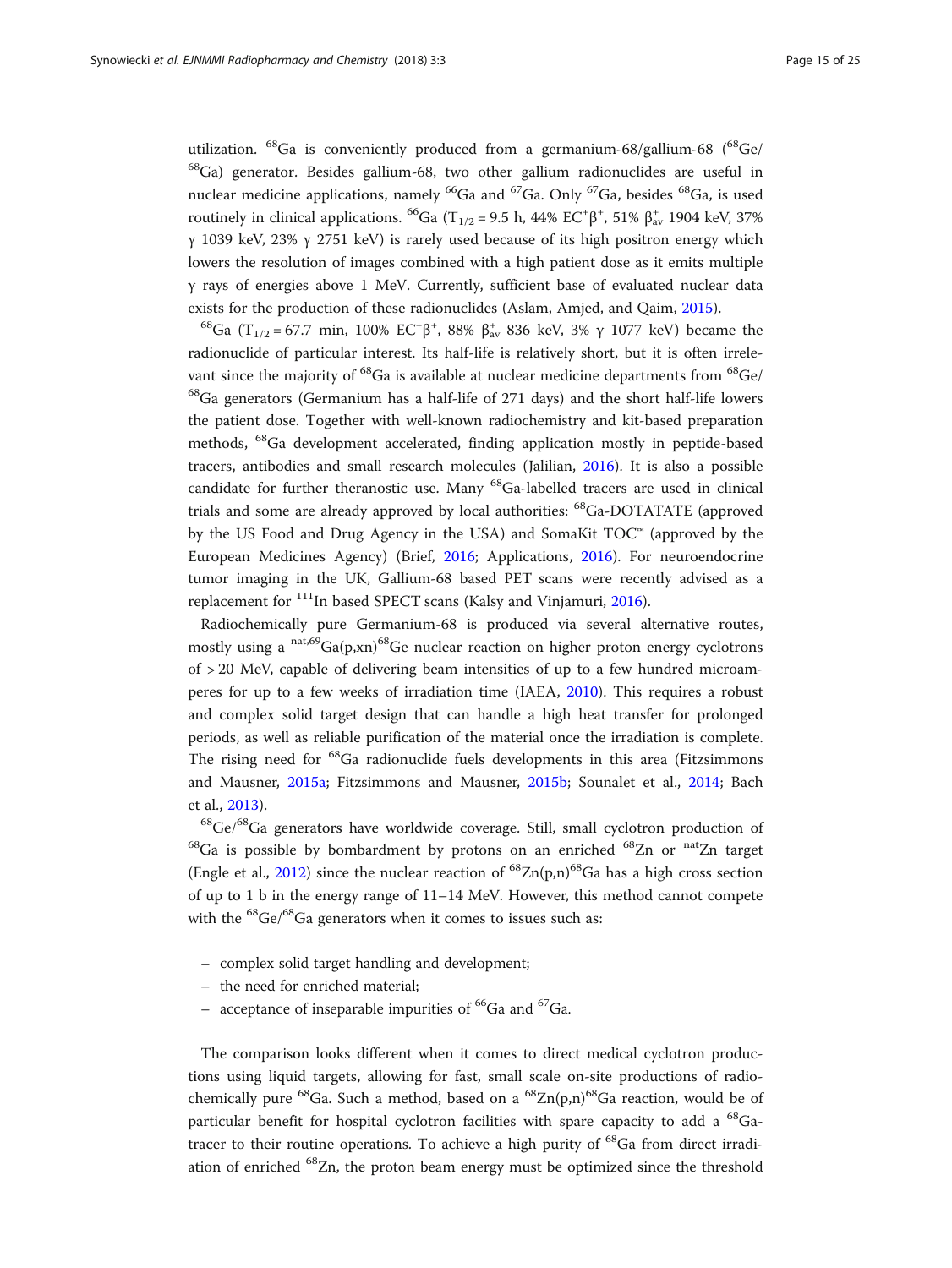for producing the <sup>67</sup>Ga contaminant from competing  ${}^{68}Zn(p,2n){}^{67}Ga$  is 12 MeV, so in the peak area of the <sup>68</sup>Ga production cross-section. Works toward achieving liquid target technology were initiated by Pandey et al., the same group that was mentioned before for the development of Zr-89 liquid target (Pandey et al., [2014b\)](#page-23-0). They proposed a dissolution of enriched  $Zn<sup>68</sup>$  target material in nitric acid. The authors claim that they achieved a cheap method for producing small quantities of radiochemically pure <sup>68</sup>Ga for 2–4 patients in a beam time of approx. 1 h. Furthermore, a recent study using a novel IBA target was carried out by *Alves* et al. (Alves et al., [2017\)](#page-22-0), the same research publication that described the possibilities of liquid target  $^{64}$ Cu production. The results look very promising. A 45 min irradiation of 30 mg/ml of  $^{68}Zn$  with a 45  $\mu$ A proton beam yielded 6 GBq of  ${}^{68}$ Ga, which can be translated to achieving batches of 40 GBq of 68Ga (pre-purification) by optimization of concentration and beam parameters. This can create a viable alternative for solid target and generator produced 68Ga. Besides general advantages of using a solution target instead of solid target, no long lived <sup>68</sup>Ge impurities were found in the final product. Authors of both above mentioned works also motivate their studies with the need to prevent <sup>68</sup>Ge breakthrough that occurs in generators, but this argument seems less relevant since today's modern generators have included mechanisms that nullify that effect (Roesch, [2012a](#page-24-0)).

Gallium-67 (T<sub>1/2</sub> = 78.3 h; 100% EC; 39% γ 93 keV, 21% γ 185 keV, 17% γ 300 keV) is a less widely used SPECT imaging agent, but has a potential for broader usage. Its most notably used tracer worldwide is  ${}^{67}$ Ga citrate in various inflammatory studies leading to the detection of tumors and infections (Cwikla et al., [1999](#page-22-0); Jalilian et al., [2009](#page-23-0)). <sup>67</sup>Ga could also become a therapeutic agent in the future due to the emission of Auger electrons.

Several possible pathways for the production of  ${}^{67}$ Ga exist from proton to deuteron (Tárkányi et al., [2004\)](#page-24-0) and alpha beams. The most commonly used method is proton irradiation of solid targets of either enriched or natural zinc, inducing a  ${}^{68}Zn$  $(p,2n)^{67}$ Ga reaction (reaction threshold 10.3 MeV) and a  ${}^{67}Zn(p,n)^{67}$ Ga reaction (reac-tion threshold 1.8 MeV) (Aslam et al., [2015](#page-22-0); Asad et al.,  $2014$ ).  $^{68}Zn(p,2n)^{67}Ga$  requires a higher energy cyclotron as the reaction cross-section peaks around 21 MeV. It will inevitably lead to the co-production of large amounts of <sup>68</sup>Ga, creating the need to wait until this impurity level is reduced to acceptable limits. 50 GBq was reportedly produced in one batch with this method (Qaim, [2012](#page-24-0)). Since  $^{67}$ Ga is the longest lived of gallium radionuclides and waiting time for removal of impurities is applied, this method can also use natural zinc targets, considerably reducing costs and employing both reaction pathways. Such a method was presented by Martins et al. (Martins and Osso, [2013\)](#page-23-0) where the authors investigated a new  ${}^{67}$ Ga purification technique, resulting in radionuclidic pure (99.9%) <sup>67</sup>Ga production yields of 40 MBq/ $\mu$ Ah with a 26 MeV proton beam on a natural zinc solid target. One must also consider unavoidable losses connected to the extraction efficiency (72%) and decay period of 3 days.

Channel  ${}^{67}Zn(p,n){}^{67}Ga$  offers an alternative for use in small medical cyclotrons that do have enough proton beam energy. To make it efficient, one must consider expensive enrichment since the natural abundance of  ${}^{67}Zn$  is very low (4%). Staying below the 13 MeV production threshold for 66Ga will not require unnecessary decay-out time for the byproducts. Even though this method is theoretically feasible, it is not commercially implemented. To our opinion, this is due to the fact that the long half-life of 3.3 days allows for an easy distribution of this nuclide. A single intermediate energy cyclotron may easily cover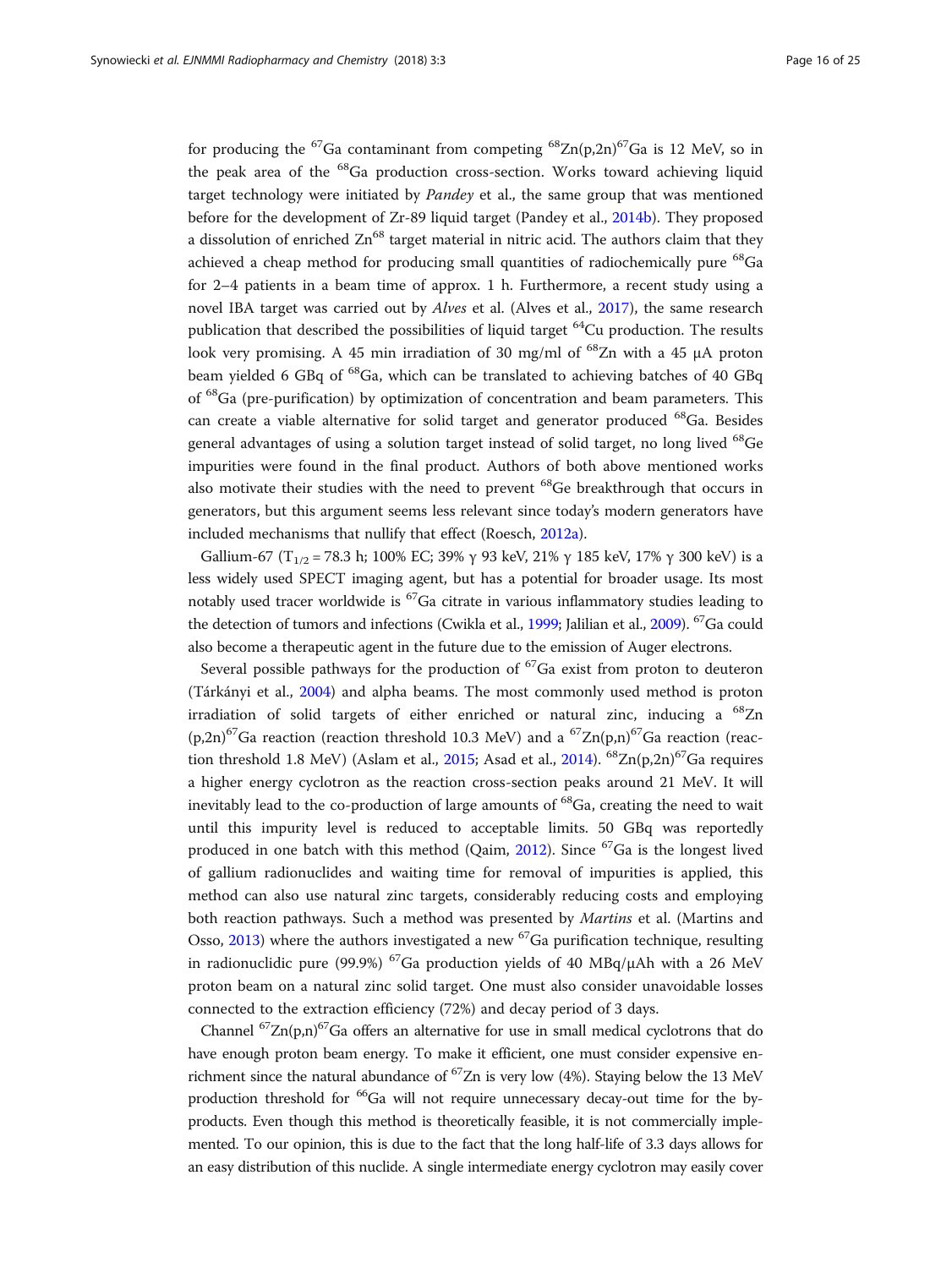regional needs, so implementing a time-consuming, solid, enriched target <sup>67</sup>Ga production process on a small medical cyclotron has little economical justification. Perhaps with further increasing demand for this nuclide, small scale production sites will be needed.

#### Indium-111

Indium-111 (T<sub>1/2</sub> = 67.31 h; 100% EC; 94% γ 245 keV, 91% γ 171 keV) is one of the classical radionuclides used in SPECT studies, thanks to its favorable low-energy and high-intensity emissions, and half-life suitable for in vivo studies. Possible medical uses are enormous (Lahiri, Maiti, and Ghosh, [2013\)](#page-23-0), with monoclonal antibodies labeling, blood cell labeling for migration studies, tumor imaging, diabetes studies and more.  $111$ In can also be considered an Auger electron therapy agent (Qaim, [2012\)](#page-24-0).  $111$ I is not only used in nuclear medicine, but also in material science(Lahiri et al., [2013\)](#page-23-0).

Currently, the most common production route for  $111$ In is via proton irradiation of highly enriched Cadmium-112 solid targets, through reaction pathway  $112 \text{Cd}(p,2n)$ <sup>111</sup>In. It is carried out by intermediate energy cyclotrons with protons of an energy range of 25 MeV, with the peak reaction rate around 20–22 MeV (cross section approx. 1000 mb). This method offers high yields (248 MBq/μAh) with co-produced impurities of  $112$ Cd and  $112$ Sn, which are later separated. Batches of 50 GBq are reportedly produced on a regular basis (Qaim, [2017](#page-24-0)).

Despite being a well-established classical cyclotron produced radionuclide, it can be produced using novel methods employing SMC. From this point of view, only nuclear reaction  $111 \text{Cd}(p,n)^{111}$ In is feasible (Alipoor, Gholamzadeh, and Sadeghi, [2011](#page-22-0)). It peaks at 15 MeV with approximately 800 mb reaction cross section. A theoretical yield of 67.5 MBq/ $\mu$ Ah is expected, which is 4 times less than the one used in the intermediate energy range cyclotrons. An advantage is that up to 20 MeV no considerable co-production of isotopic impurities is expected. However, no literature on such experimental production attempts were found. It is doubtful that this method would find enough interest among small medical cyclotron users, as the radionuclide is readily available in sufficient amounts.

### Yttrium-86

Yttrium-86 (T<sub>1/2</sub> = 14.7 h, 100%  $EC^{+}\beta^{+}$ ; 12%  $\beta^{+}_{av}$  535 keV, 6%  $\beta^{+}_{av}$  681 keV, 83% γ 1077 keV) can be considered a very special PET radionuclide. If it was not for the widely used therapeutic agent  $^{90}Y$  (T<sub>1/2</sub> = 2.67d, 100% β<sub>av</sub> 934 keV), <sup>86</sup>Y would probably not receive any special attention. Its positrons have relatively low intensity and high energy for imaging in proper resolution. However, there is a big advantage of being the surrogate of the therapeutic nuclide – it can be used as a biodistribution imaging agent with the use of the same tracers, with already implemented labeling methods. This is especially important as  $90Y$  is a pure  $\beta^-$  emitter, offering only very limited SPECT imaging due to brehmsstrahlung effect. A  ${}^{86}Y/{}^{90}Y$  labeled mixture administered to the patient is a good example of a theranostic application, allowing simultaneous therapy with PET imaging (Rösch, Herzog, and Qaim, [2017\)](#page-24-0).

Zaneb et al. (Zaneb et al., [2015\)](#page-24-0) has theoretically proven that  $^{86}Y$  is best produced on small medical cyclotrons using a  ${}^{86}Sr(p,n){}^{86}Y$  nuclear reaction. It is predicted that the yield for this reaction is for 371 MBq/ $\mu$ Ah assuming 100% enrichment of the solid target and irradiation by 14 MeV protons. The main competitive method against it is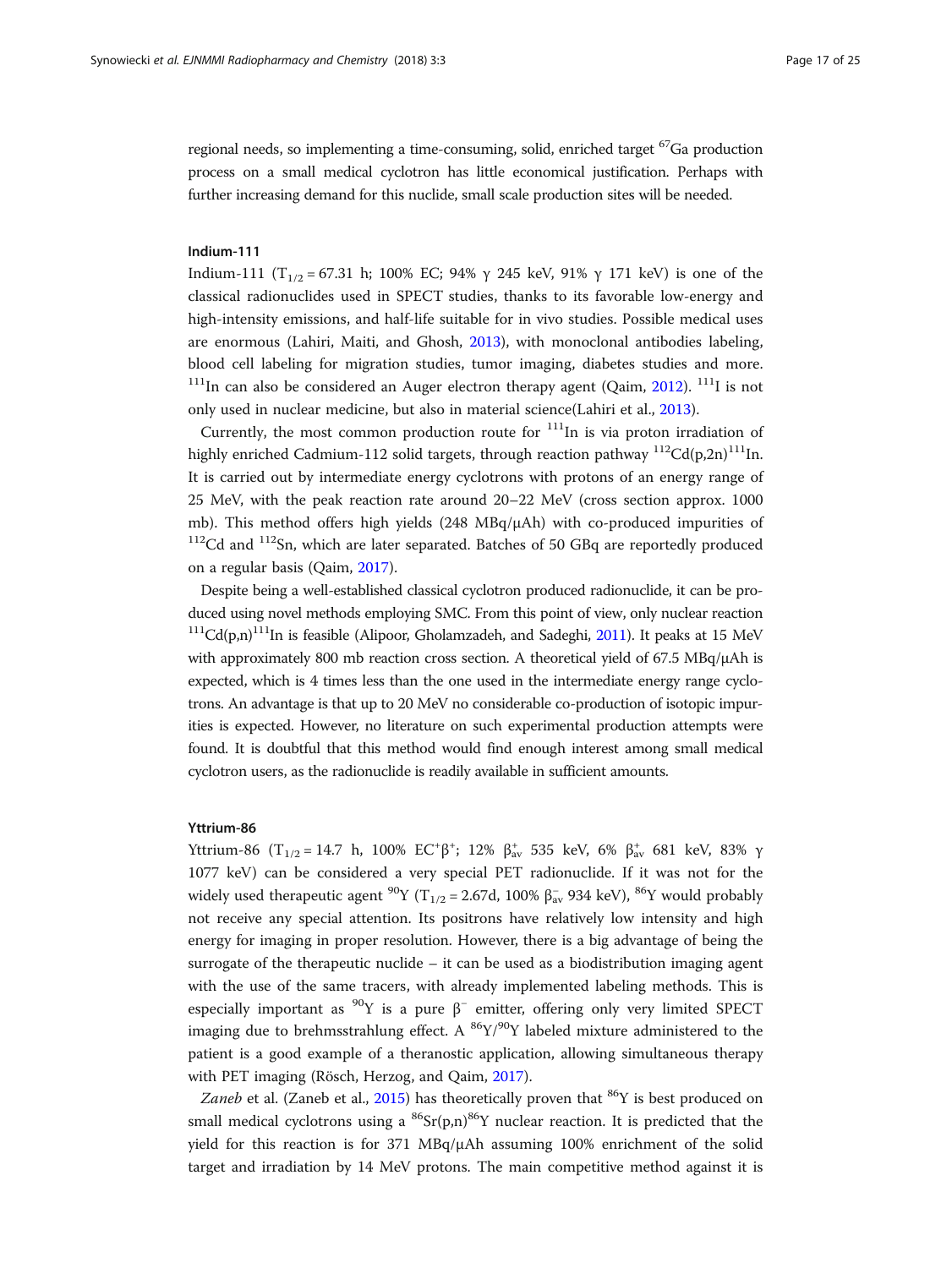$88Sr(p,3n)^{86}$ Y, which offers an almost 3-fold higher integral yield (1005 MBq/µAh), but requires an energy range of  $43-33$  MeV. The advantage of the latter process is that  $^{88}Sr$ is a much more abundant stable isotope of strontium (82.5% compared to 9.7% for  $86$ Sr), which can translate into a lower cost of enriched materials. However, the high energy range still requires a rare high energy cyclotron, and there are serious considerations with impurity levels of  ${}^{87m}Y$ ,  ${}^{87m}Y$ , and  ${}^{85}Y$ . The two factors combined render the second method uninteresting.

Production via the  ${}^{86}Sr(p,n)_{86}$  reaction can give a product of high radionuclidic purity. A highly present by-product is <sup>86m</sup>Y (T<sub>1/2</sub> = 48 min), but it decays to <sup>86</sup>Y which turns out to simply increase nuclide production after EOB and should not be considered an impurity. Target post irradiation cooling and post processing of the nuclide considerably lower the amount of <sup>86m</sup>Y at the End of Synthesis (EOS). Reischl et al. (Reischl, Roesch, and Machulla,  $2002$ ) irradiated a 95.6% enriched solid  $86$ SrCO<sub>3</sub> target with 15.1 MeV protons which resulted in average production yields of 48 MBq/ $\mu$ Ah with a radionuclidic purity of  $> 99\%$  at EOB. The later separation by electrolysis (1 h) gives separation yields of 97%, no carrier-added. Using a 10 μA beam over 2.5 h, this results in 1 GBq of purified  $^{86}Y$ . *Yoo* et al. (Yoo et al., [2005\)](#page-24-0) achieved the same separation yield and radionuclidic purity using a very similar setup. They had the same enrichment of <sup>86</sup>Sr and used electrolysis for separation (with different parameters taking up to 3 h). A different target was used, namely SrO, and 2  $\mu$ A, 14.5 MeV proton beams for 2 h resulted in much higher yields of 166 MBq/μAh. A few years later, a study by Avila-Rodriguez et al. (Avila-Rodriguez, Nye, and Nickles, [2008](#page-22-0)) revealed a faster separation method using filtration that takes only 20 min. They used several 11 MeV proton beams of 10 μA for 2 h using a 97% enriched strontium  $86$ SrCO<sub>3</sub> target. Even though this method is faster, it has a lower separation efficiency of 88%, results in carrier presence in the order of tens of ppm's and has a lower radionuclidic purity of 97% at EOB (excluding  $86$ mY) with 2.5%  $87$ mY. The yield was 44 MBq/h – so in the same range as *Reischl* et al. (Reischl et al.,  $2002$ ) – which confirms the superiority of SrO targets used by Yoo et al. (Yoo et al., [2005](#page-24-0)).  $^{86}Sr$ was fully recyclable in all cases.

The above mentioned works result in delivering an approximate amount of 1 GBq of  $86Y$  labeled tracer which, in conjunction with  $90Y$  therapy agents, could satisfy the need for a few patients.

An experiment is reported on  ${}^{86}Y$  production using liquid targets. Oehlke et al. (Oehlke et al., [2015](#page-23-0)) irradiated a 0.9 ml Niobium-body Havar-window liquid target with a 13 MeV proton beam from a small medical cyclotron. The solution contained natSr  $(NO<sub>3</sub>)<sub>2</sub>$  salt dissolved in ultrapure water. Beam conditions were 4.6  $\mu$ A in average, running for 1 h. The separation using DGA resin was 99% efficient. The resulting yield was 1.44 MBq/μAh, considerably lower than the above mentioned solid target results, but it is worth mentioning that natural strontium was used with a 10 times lower content of <sup>86</sup>Sr than enriched material. By doing a simplified estimation, using an enriched material could give us an increase in yield of 10 times to 14  $MBq/\mu$ Ah. Small medical cyclotrons can have 2–3 higher target volumes than reported here – a further increase of the target volume could provide another yield increase. There is also room left to adjust the concentration of the salt. In conclusion, a liquid target method is a possible alternative for easier production of Yttrium-86 on a small scale.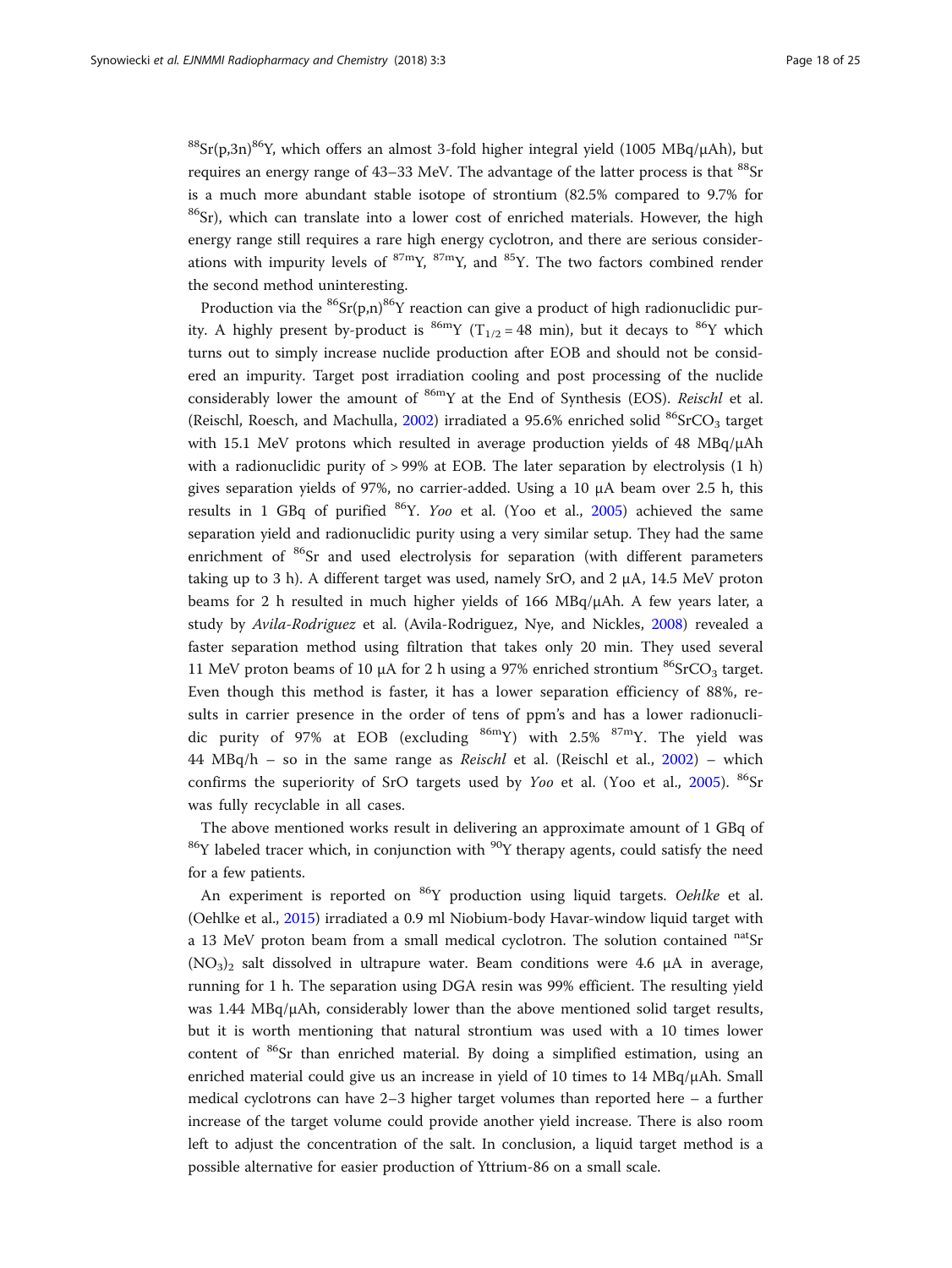## Scandium-44

One of the very recent radionuclides of interest for PET imaging is <sup>44</sup>Sc (T<sub>1/2</sub> = 3.97 h, 100% EC<sup>+</sup>β<sup>+</sup>, 94% β<sub>av</sub> 632 keV,100% γ 1157 keV). Due to the chemical similarity of Sc<sup>3+</sup> cation to  $Lu^{3+}$  and  $Y^{3+}$ , DOTA complexes labeled with those radionuclides show very similar properties in vivo. This makes it a possible diagnostic surrogate for therapeutic tracers containing  $^{177}$ Lu or  $^{90}$ Y. Currently,  $[^{68}$ Ga]Ga-DOTA-complexes are used for this purpose (Krajewski et al.,  $2013$ ). <sup>44</sup>Sc shows superiority over Gallium-68, given that the routine production method is well established. It does not require an expensive  $^{68}$ Ge/  $68$ Ge generator, it has a half-life suitable for logistics, a lower positron energy and slightly higher  $\beta^+$  branching ratio. Moreover, <sup>47</sup>Sc (T<sub>1/2</sub> = 3.35 d, 100%  $\beta^-$ , 69%  $\beta^-$ 143 keV, 31%  $β_{av}^-$  204 keV, 68% γ 159 keV) is a therapeutic radionuclide of rising interest, which creates possibilities for a theranostic agent by applying a matched pair of  $^{44}$ Sc/<sup>47</sup>Sc.  $^{44}$ Sc can also be used independently in peptide based imaging, as well as antibody labeling and small protein labeling (Hernandez et al., [2014](#page-23-0)).

Multiple methods for the production of <sup>44</sup>Sc have been investigated. Experiments were done with an  $\alpha$ - beam at 29 MeV (Szkliniarz et al., [2016\)](#page-24-0), a deuteron beam at 16 MeV (Alliot et al., [2015](#page-22-0)) and an innovative method employing a  $44 \text{m}$ Sc/ $44 \text{Sc}$  in vivo generator (Huclier-Markai et al., [2014](#page-23-0)). In the latter case, the in vivo generator utilizes the existence of the metastable state of  $44m$ Sc (otherwise treated as impurity) that decays by internal transition (98.8%) to  $44$ Sc, which later emits positrons used for imaging. This way, the long half-life of <sup>44m</sup>Sc (T<sub>1/2</sub> = 58.6 h) allows for longer pharmacokinetic studies, which is especially important when dealing with mABs. Additionally, <sup>44m</sup>Sc is closer with its half-life to the therapeutic isotope  $^{44}$ Sc (2.44 vs 3.35 d), making it possible to monitor drug metabolism over a longer period of time. Huclier-Markai et al. (Huclier-Markai et al., [2014](#page-23-0)) prove that the recoil energy of the decay of the metastable state, which is only 271 keV above its daughter state of  $^{44}$ Sc, is too low (0.89 eV) for the isotope to leave the chelator molecule, thus assuring stability of the complexes used.

Another method to acquire  $^{44}$ Sc is the  $^{44}$ Ti/ $^{44}$ Sc generator (Roesch, [2012b;](#page-24-0) Filosofov, Loktionova, and Rösch, [2010](#page-23-0)). There, the parent nuclide of  $^{44}$ Ti (60.6 y, 100% EC, 93% γ 68 keV, 96% γ 78 keV) decays by electron capture to <sup>44</sup>Sc for possible elution. The concept is based indirectly on the usage of cyclotrons, as the <sup>44</sup>Ti is produced by a  ${}^{45}Sc(p,2n)$ <sup>44</sup>Ti reaction. An especially advantageous factor of this method is that  ${}^{45}Sc$  is the only naturally occurring stable isotope of scandium; therefore, there is no need to acquire expensive enriched material for irradiations. The peak cross section for this reaction is around 20 MeV proton energy (Soppera et al.,  $2017a$ ), but the <sup>44</sup>Ti production method is inappropriate for utilization by SMCs as production of very long-lived <sup>44</sup>Ti would require a relatively high proton beam current, which is typically not possible with SMCs. For this reason, Filosofov et al. [104]produced 185 MBq of <sup>44</sup>Ti on an intermediate energy cyclotron with proton energies of 25 MeV and a beam current of 200  $\mu$ A. The final proposed generator allowed them to elute 180 MBq of Scandium on a weekly basis, which was continued for a year. The authors report a negligible amount of  $44$ Ti breakthrough in the order of 10<sup>-5</sup> Bq. However, additional post processing steps are required to obtain a <sup>44</sup>Sc solution. Additionally, long elution intervals and little amounts of final product are a certain limitation of the method, which can be countered only by intensive irradiations that could increase the amount of <sup>44</sup>Ti.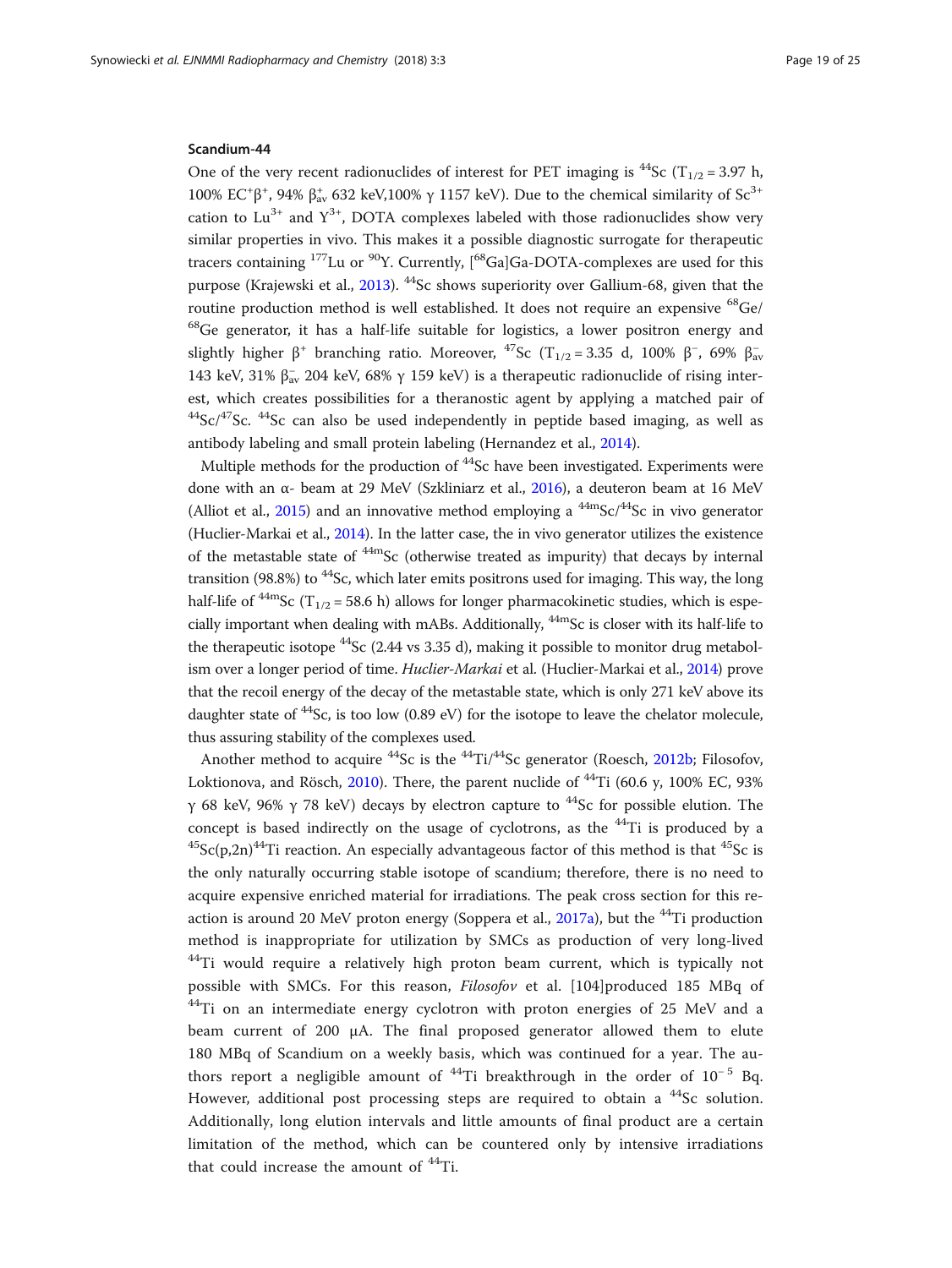In the case of small medical cyclotrons the common production route is via the  $44$ Ca(p,n) $44$ Sc nuclear reaction by using a solid target irradiation of highly enriched  $44$ CaCO<sub>3</sub> powder. The reaction cross section maximum reaches approx. Eight hundred mb for 11 MeV protons. <sup>44m</sup>Sc (T<sub>1/2</sub> = 58.6 h, 99% IT, 87%  $\gamma$  271 keV) is an impurity of concern, although the energy of the  $\gamma$  does not carry a risk to patients or the PET image resolution. Its long half-life creates the effect of the in-vivo generator mentioned before. The reaction  $^{44}Ca(p,n)^{44m}Sc$  cross-section reaches almost 100 mb and peaks at 13 MeV.

Krajewski et al. (Krajewski et al., [2013](#page-23-0)) presented an optimization study on the  $44$ Ca(p,n)<sup>44</sup>Sc reaction pathway which reports 9 MeV to be the best optimized proton energy, giving > 99% radionuclidic purity with only  $0.09\%$  <sup>44m</sup>Sc content in the finished product. Other impurities of  $^{43}$ Sc,  $^{46}$ Sc,  $^{47}$ Sc and  $^{48}$ Sc were negligible or not detectable at all. 4 h irradiation of 20 mg of enriched  $\int_{0}^{44}Ca$ ]CaCO<sub>3</sub> with 12,4  $\mu$ A beam resulted in 2.5 GBq of  $44$ Sc. The further separation yield was 70%, calcium content measured by ICP-MS analysis was below 1 ppm. Further labeling yield with DOTA-TATE was > 98%, and the target recycling efficiency was only 60%. Other research groups have reached higher separation efficiencies of 80% (Valdovinos et al., [2015](#page-24-0)), and high radiochemical yields with different tracers above 90% (Hernandez et al., [2014](#page-23-0)), but their use of natural calcium as a target limits the production yield and radionuclidic purity, which in turn is not of use in clinical applications.

Recently published work by Meulen et al. (Meulen et al., [2015](#page-23-0)) presented a more efficient process and confirmed that the low energy range gave the best results, with an 11 MeV proton beam on 10 mg of 97% enriched  $^{44}$ CaCO<sub>3</sub> target. With an improved target design, they were able to irradiate with 50  $\mu$ A, hence using a shorter time of 90 min, reaching 1.9 GBq of 44Sc at EOB (note the amount of irradiated material is halved in comparison to the above study (Krajewski et al., [2013](#page-23-0))). Moreover, the group reports a faster and very efficient separation method with 98% efficiency with < 1 ppm metallic contaminant levels. Radionuclidic purity was 99% and further radiolabelling efficiencies with DOTANOC were > 98%. The study also showed great improvement in the recycling of enriched calcium reaching 98% of initial enriched material recovery, significantly reducing the operational costs in comparison to work of Krajewski et al. (Krajewski et al., [2013](#page-23-0)). The required proton energy is low enough for almost all small medical cyclotrons, provided that the use of the solid target is accepted. The disadvantage of the method is certainly the cost of  $44$ Ca. Its natural abundance is only 2.1%, therefore 97% enriched  $^{44}CaCO<sub>3</sub>$  costs about \$15/mg (Meulen et al., [2015\)](#page-23-0). Fortunately, the material is highly recyclable.

 $44$ Sc was also investigated by Oehlke et al. for the production in a liquid target (Hoehr et al., [2014](#page-23-0)). Thirteen MeV proton beam irradiated natural calcium nitrate Ca  $(NO<sub>3</sub>)<sub>2</sub>$  in dissolved in ultrapure water, in a relatively small volume target of 0.9 ml. The authors report a maximum of 28 MBq at EOB with a 20  $\mu$ A beam current for 1 h, which may seem disappointing from a clinical perspective. However, a number of alterations could prove the method to be viable such as: increasing the beam time, target volume and concentration, and most importantly, a high enrichment of  $^{44}$ Ca could elevate the produced activity to GBq level.

#### Less common radionuclides in small medical cyclotron energy range

There are many other non-standard radionuclides that can be produced using small medical cyclotrons, but currently the usage of them is limited, either because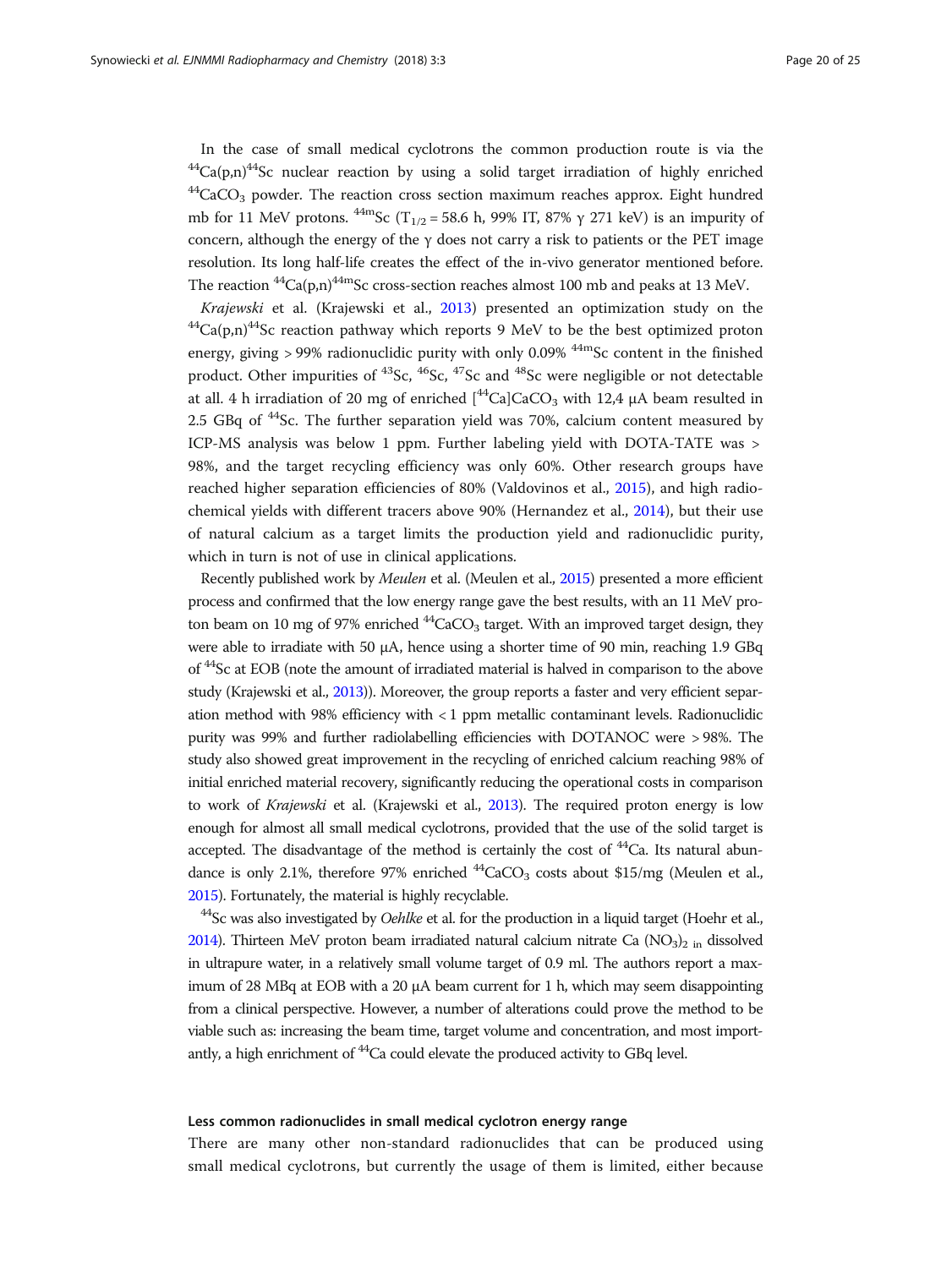<span id="page-20-0"></span>of a lack of developed applications, scarce nuclear data, or significant investment needs. In a recent, impressive work by Qaim (Qaim, [2017\)](#page-24-0), a list of such nuclides is presented. Less common diagnostic purpose radionuclides of increasing interest are especially:  ${}^{51}Cr$ ,  ${}^{45}Ti$ ,  ${}^{76}Br$ ,  ${}^{90}Nb$  or  ${}^{94m}Tc$ .

Therapeutic radionuclides are mostly produced in nuclear reactors and, due to their nature, are most often  $β$ <sup>-</sup> emitters. These are, in general, neutron rich elements. However, there are also pathways possible for the production of therapeutic radionuclides using small medical cyclotrons such as <sup>67</sup>Cu, <sup>186</sup>Re, <sup>103</sup>Pd and  $225$ Ac (Qaim, [2017\)](#page-24-0), but those nuclides are reported to be very expensive (Zimmermann, [2013](#page-24-0)).

| Radionuclide<br>(in order of<br>appearance) | Imaging<br>procedure | $T_{1/2}$ | $\overline{\phantom{a}}$                          | $E_v$ or<br>$E_{\text{av. }\beta}$<br>(keV) | Feasible SMC<br>$(< 20$ MeV)<br>nuclear reaction    | Target<br>type  | Yield                                                                                  |
|---------------------------------------------|----------------------|-----------|---------------------------------------------------|---------------------------------------------|-----------------------------------------------------|-----------------|----------------------------------------------------------------------------------------|
| $\overline{\text{99m}}$ <sub>C</sub>        | SPECT                | 6.43 h    | γ 99%                                             | 140.5                                       | $100$ Mo(p,2n) $99$ mTc                             | Solid           | 513 MBq/µAh<br>(Benard et al.,<br>2014)                                                |
| 123                                         | SPECT                | 13.2 h    | γ 83%                                             | 158                                         | $123$ Te(p,n) $123$                                 | Solid           | No data                                                                                |
| 124                                         | PET                  | 4.18 d    | $\beta^+$ 12%<br>$\beta^+$ 11%<br>γ 63%           | 687<br>975<br>603                           | $124$ Te(p,n) $124$                                 | Solid           | 21 MBq/µAh<br>(Braghirolli<br>et al., 2014)                                            |
| 89Zr                                        | PET                  | 78.4 h    | $\beta^+$ 23%<br>γ 99%                            | 396<br>909                                  | <sup>89</sup> Y(p,n) <sup>89</sup> Zr               | Solid<br>Liquid | 49 MBq/µAh<br>(Siikanen et al.,<br>2014)<br>4.4 MBq/µAh<br>(Pandey et al.,<br>2016     |
| $64$ Cu                                     | PET                  | 12.7 h    | $\beta^+$ 18%<br>$\beta^- 39\%$<br>y 0.5%         | 278<br>190<br>134                           | <sup>64</sup> Ni(p,n) <sup>64</sup> Cu              | Solid<br>Liquid | 304 MBq/µAh<br>(Qaim, 2017)<br>$0.14$ MBq/<br>$(\mu$ Ah·mg)<br>(Alves et al.,<br>2017) |
| ${}^{68}$ Ga                                | PET                  | 67.7 min  | $\beta^+$ 88%<br>y3%                              | 836<br>1077                                 | <sup>68</sup> Zn(p,n) <sup>68</sup> Ga              | Solid<br>Liquid | No data<br>1.5 MBq/<br>$(\mu$ Ah·mg)<br>(Alves et al.,<br>2017)                        |
| ${}^{67}$ Ga                                | SPECT                | 78.3 h    | γ 39%<br>γ 21%<br>γ 17%                           | 93<br>185<br>300                            | ${}^{68}Zn(p,2n){}^{67}Ga$<br>$^{67}Zn(p,n)^{67}Ga$ | Solid           | No data                                                                                |
| 111n                                        | <b>SPECT</b>         | 67.3 h    | γ 94%<br>γ91%                                     | 245<br>171                                  | $111Cd(p,n)$ <sup>111</sup> ln                      | Solid           | 67.5 MBq/<br>µAh (Alipoor<br>et al., 2011)                                             |
| 86 <sub>V</sub>                             | PET                  | 14.7 h    | $\beta$ <sup>+</sup> 12%<br>$\beta^+$ 6%<br>γ 83% | 535<br>681<br>1077                          | ${}^{86}Sr(p,n){}^{86}Y$                            | Solid<br>Liquid | 166 MBq/µAh<br>(Yoo et al.,<br>2005)<br>1.44 MBg/uAh<br>(Oehlke et al.,<br>2015        |
| $44$ Sc                                     | PET                  | 3.97 h    | $\beta^+$ 94%<br>γ 100%                           | 632<br>1157                                 | <sup>44</sup> Ca(p,n) <sup>44</sup> Sc              | Solid<br>Liquid | 25 MBq/µAh<br>(Meulen et al.,<br>2015)<br>1.4 MBg/µAh<br>(Hoehr et al.,<br>2014)       |

Table 4 Comparison of the properties of presented radionuclides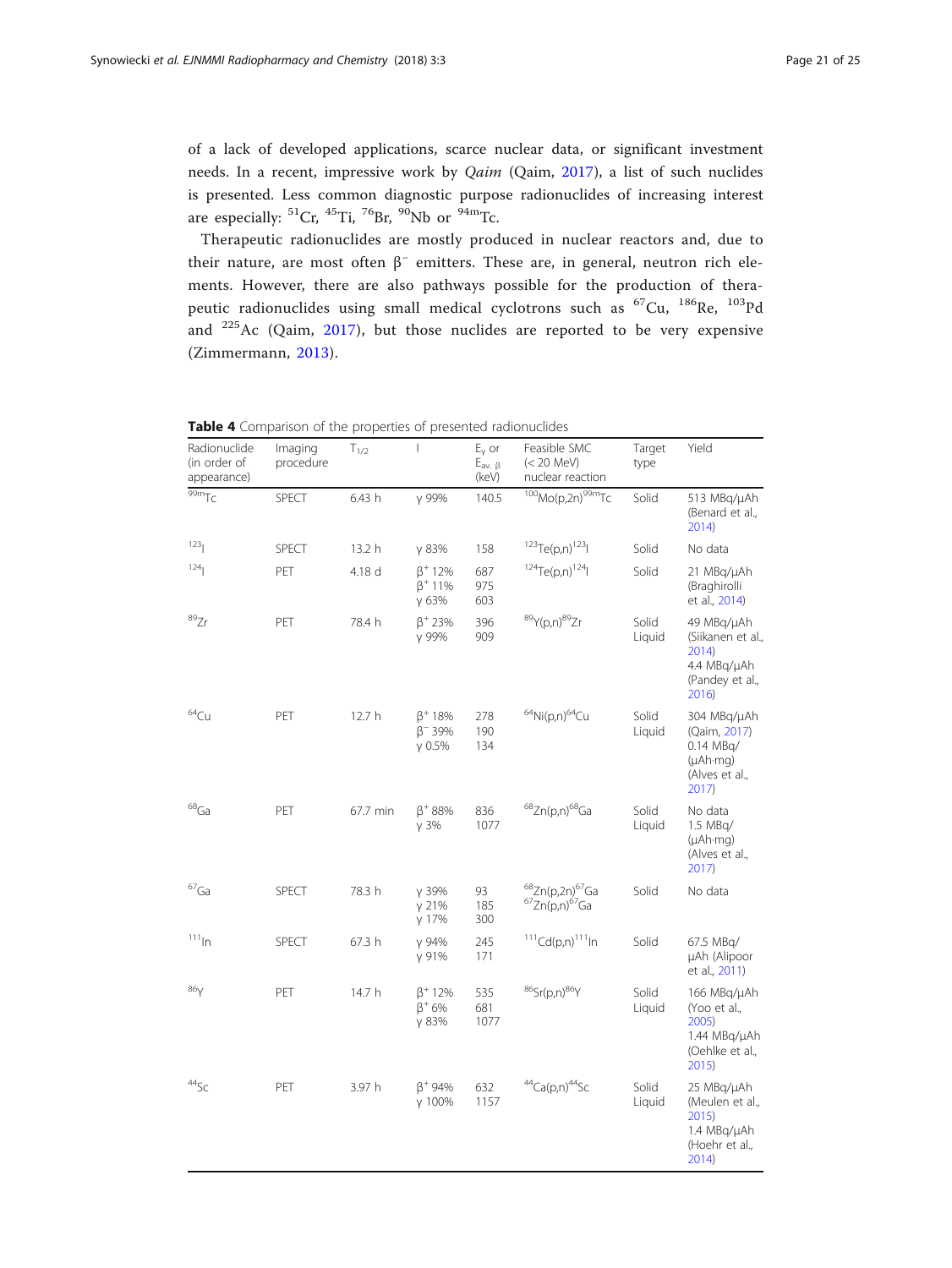## Conclusions

This review presented the developments in small medical cyclotron production of radionuclides used for diagnostics over the past few years (Table [4](#page-20-0)). Some are increasingly being used in nuclear medicine, i.e. <sup>68</sup>Ga and <sup>89</sup>Zr. Some have a fast clinical introduction, taking over the field already occupied by previously implemented methods such as: cyclotron produced  $99m$ Tc over previous molybdenum generator supplied  $^{99m}$ Tc;  $^{89}$ Zr over  $^{64}$ Cu in antibody labeling mostly due to a better suited half-life and no enrichment. And lastly, some novel radionuclides, like  $^{86}Y$  or  $^{44}Sc$ , present promising data for production implementation using SMCs, while gaining interest in clinical applications.

Certainly, there are still many concerns for commercializing these novel cyclotron produced radionuclides. Apart from regulatory, financial, pharmaceutical and chemical concerns, there are also technical concerns. These include low production yields, costs of enriched materials, and improvement of solid target methodology, which is time consuming. In our opinion, more work should be published that encompasses production and optimization of non-standard radionuclides using standardized types of compact solid target systems per specific radionuclide. We would like to encourage the commercial compact solid target system users to share their production results and parameters. An alternative method employs the use of liquid targets for this purpose. A number of studies were reported in this paper on the production of novel radionuclides using liquid targets, but so far, the yields reached were mostly too low for commercial implementation. Addressing this issue still requires extensive research in the field of liquid targets used for the production of novel radionuclides.

#### Abbreviations

ACSI: Advanced Cyclotron Systems Incorporated; COSTIS: Compact Solid Target Irradiation System; EOB: End of bombardment; GE Healtcare: General Electric Healthcare; GMP: Good manufacturing practice; HEU: Highly enriched uranium; IAEA: International Atomic Energy Agency; IBA: Ion Beam Applications; ICAN: International Coherent Amplification Network; J-PARC: Japan Proton Accelerator Research Complex; LINAC: Linear accelerator; mAbs: Monocolonal antibodies; MURR: University of Missouri Research Reactor Center; PET: Positron emission tomography; SMC: Small medical cyclotron; SPECT: Single photon emission computed tomography; VU: Vrije Universiteit Amsterdam

#### Acknowledgements

We would like to thank Roel Mooij, Chief engineer and Manager R&D Cyclotron and Targetry from BV Cyclotron VU for providing us materials about custom made solid targetry for Zirconium-89 production.

#### Funding

No funding received

#### Availability of data and materials

The dataset(s) supporting the conclusions of this article is(are) available in the IAEA - Nuclear Data Section Live Chart of Nuclides repository: <https://www-nds.iaea.org/relnsd/vcharthtml/VChartHTML.html>

#### Authors' contributions

Substantial contributions to the conception or design of the work: MAS, LRP, JFWN, Acquisition of data: MAS, LRP, Analysis and interpretation of data for the work: MAS, LRP, JFWN, Drafting of the work: MAS, Critical revision of the work for important intellectual content: LRP, JFWN, Final approval of the version to be published: MAS, LRP, JFWN, Agreement to be accountable for all aspects of the work in ensuring that questions related to the accuracy or integrity of any part of the work are appropriately investigated and resolved: MAS, LRP, JFWN. All authors read and approved the final manuscript.

#### Ethics approval and consent to participate

Not applicable

Consent for publication

Not applicable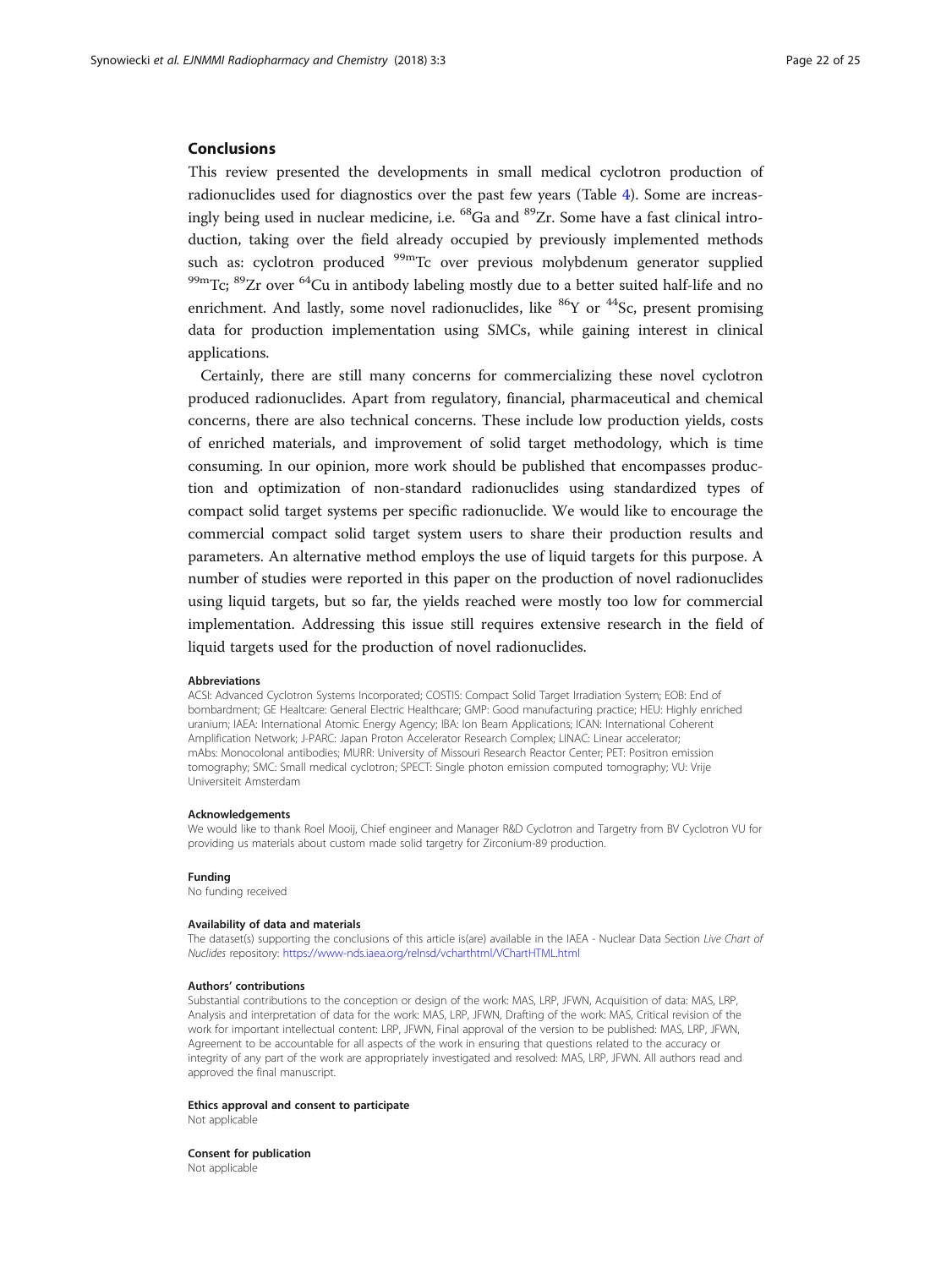#### <span id="page-22-0"></span>Competing interests

J.F.W. Nijsen is co-founder and chief scientific officer (0.5 FTE) of Quirem Medical BV. He owns shares in the company Quirem Medical BV and holds several patents on his name as inventor.

#### Publisher's Note

Springer Nature remains neutral with regard to jurisdictional claims in published maps and institutional affiliations.

#### Author details

<sup>1</sup>Radboudumc, Radboud Translational Medicine B.V, Geert Grooteplein 21 (route 142), 6525EZ Nijmegen, The Netherlands. <sup>2</sup>Radboudumc, Dept. of Radiology and Nuclear Medicine, Geert Grooteplein-Zuid 10, 6525GA Nijmegen, The Netherlands.

Received: 1 November 2017 Accepted: 24 January 2018 Published online: 20 February 2018

#### References

Accelerator-based Alternatives to Non-HEU production of Mo-99/Tc-99m 2011; IAEA coordinated research project]. Available from: <http://cra.iaea.org/crp/project/ProjectDetail?projectId=1862&lastActionName=OpenedCRPList>.

- ACSI. CycloTec™ and the National Cyclotron Network: meeting Canada's medical isotope needs. Available from: [http://](http://www.advancedcyclotron.com/sites/default/files/cyclotec_and_the_national_cyclotron_network.pdf) [www.advancedcyclotron.com/sites/default/files/cyclotec\\_and\\_the\\_national\\_cyclotron\\_network.pdf](http://www.advancedcyclotron.com/sites/default/files/cyclotec_and_the_national_cyclotron_network.pdf).
- Alfuraih A, et al. Optimization of Zr-89 production using Monte Carlo simulations. J Radioanalytical Nucl Chem. 2013; 296(2):1025–9.
- Alipoor Z, Gholamzadeh Z, Sadeghi M. Data evaluation acquired Talys 1.0 code to produce in-111 from various accelerator-based reactions. Int J Mod Phys E Nucl Phys. 2011;20(5):1307–24.
- Alliot C, et al. Cyclotron production of high purity (44m,44) sc with deuterons from (44) CaCO3 targets. Nucl Med Biol. 2015;42(6):524–9.
- Alves F, et al. Production of copper-64 and gallium-68 with a medical cyclotron using liquid targets. Mod Phys Lett A. 2017;32(17):21.
- Al-Yanbawi S, Al Jammaz I. Standardized high current solid tellurium-124 target for cyclotron production of the radionuclides iodine-123,124. Radiochim Acta. 2007;95(11):657–61.
- Applications, A.A., Advanced accelerator applications announces European Commission approval of SomaKit TOC™. 2016.
- Asad AH, et al. Excitation functions of natZn (p,x) nuclear reactions with proton beam energy below 18 MeV. Appl Radiat Isot. 2014;94:67–71.
- Aslam MN, Amjed N, Qaim SM. Evaluation of excitation functions of the 68,67,66Zn (p,xn)68,67,66Ga and 67Zn (p,α)64Cu reactions: validation of evaluated data through comparison with experimental excitation functions of the natZn (p,x)66,67Ga and natZn (p,x)64Cu processes. Appl Radiat Isot. 2015;96:102–13.
- Aslam MN, et al. Evaluation of excitation functions of proton and deuteron induced reactions on enriched tellurium isotopes with special relevance to the production of iodine-124. Appl Radiat Isot. 2010;68(9):1760–73.
- Avila-Rodriguez MA, Nye JA, Nickles RJ. Simultaneous production of high specific activity 64Cu and 61Co with 11.4 MeV protons on enriched 64Ni nuclei. Appl Radiat Isot. 2007;65(10):1115–20.
- Avila-Rodriguez MA, Nye JA, Nickles RJ. Production and separation of non-carrier-added 86Y from enriched 86Sr targets. Appl Radiat Isot. 2008;66(1):9–13.
- Azizakram H, et al. An overview of I-124 production at a medical cyclotron by ALICE/ASH, EMPIRE-3.2.2 and TALYS-1.6 codes. Appl Radiat Isot. 2016;112:147–55.
- Bach HT, et al. Improving the survivability of Nb-encapsulated Ga targets for the production of Ge-68. Nucl Inst Methods Phys Res Sec B Beam Interact Mater Atoms. 2013;299:32–41.
- Beaver JE, Hupf HB. Production of Tc-99m on a medical cyclotron feasibility study. J Nucl Med. 1971;(11):12, 739. Benard F, et al. Implementation of multi-curie production of Tc-99m by conventional medical cyclotrons. J Nucl Med. 2014;55(6):1017–22.
- Blaauw M, et al. Estimation of 99Mo production rates from natural molybdenum in research reactors. J Radioanalytical Nucl Chem. 2017;311(1):409–18.
- Braghirolli AMS, et al. Production of iodine-124 and its applications in nuclear medicine. Appl Radiat Isot. 2014;90:138–48. Brief, A.R.S.N., FDA approves first gallium 68Ga-Dotatate radiopharmaceutical tracer for PET imaging of neuroendocrine tumors. 2016.
- Brown, C. Will new isotope sources be ready in time? CMAJ : Can Med Assoc J 2016 ; [252-252]. Available from: [http://](http://www.ncbi.nlm.nih.gov/pmc/articles/PMC4771533/) [www.ncbi.nlm.nih.gov/pmc/articles/PMC4771533/.](http://www.ncbi.nlm.nih.gov/pmc/articles/PMC4771533/) [Cited 188 4].

Buckley K. Cyclotron production of Tc-99m. Cyclotrons2013. Proc 20th Int Conf Cyclotrons Appl. 2013:482–6.

Bychenkov VY, Brantov AV, Mourou G. Tc-99m production with ultrashort intense laser pulses. Laser and Particle Beams. 2014;32(4):605–11.

- Cwikla JB, et al. 67Ga SPECT in detection of infection and inflammation. Nucl Med Rev Cent East Eur. 1999;2(2):69–73. Dabkowski AM, et al. Optimization of cyclotron production for Radiometal of zirconium 89. Acta Phys Pol A. 2015; 127(5):1479–82.
- Das MK, et al. Production and separation of Tc-99m from cyclotron irradiated mo-100/natural targets: a new automated module for separation of Tc-99m from molybdenum targets. J Radioanalytical Nucl Chem. 2016;310(1):423–32.
- DeGrado TR, Pandey MK, Byrne J. Solution target for cyclotron production of radiometals: Google Patents; 2017. Ellison PA, et al. Spot-welding solid targets for high current cyclotron irradiation. Appl Radiat Isot. 2016;118:350–3. Engle JW, et al. Very high specific activity Ga-66/68 from zinc targets for PET. Appl Radiat Isot. 2012;70(8):1792–6.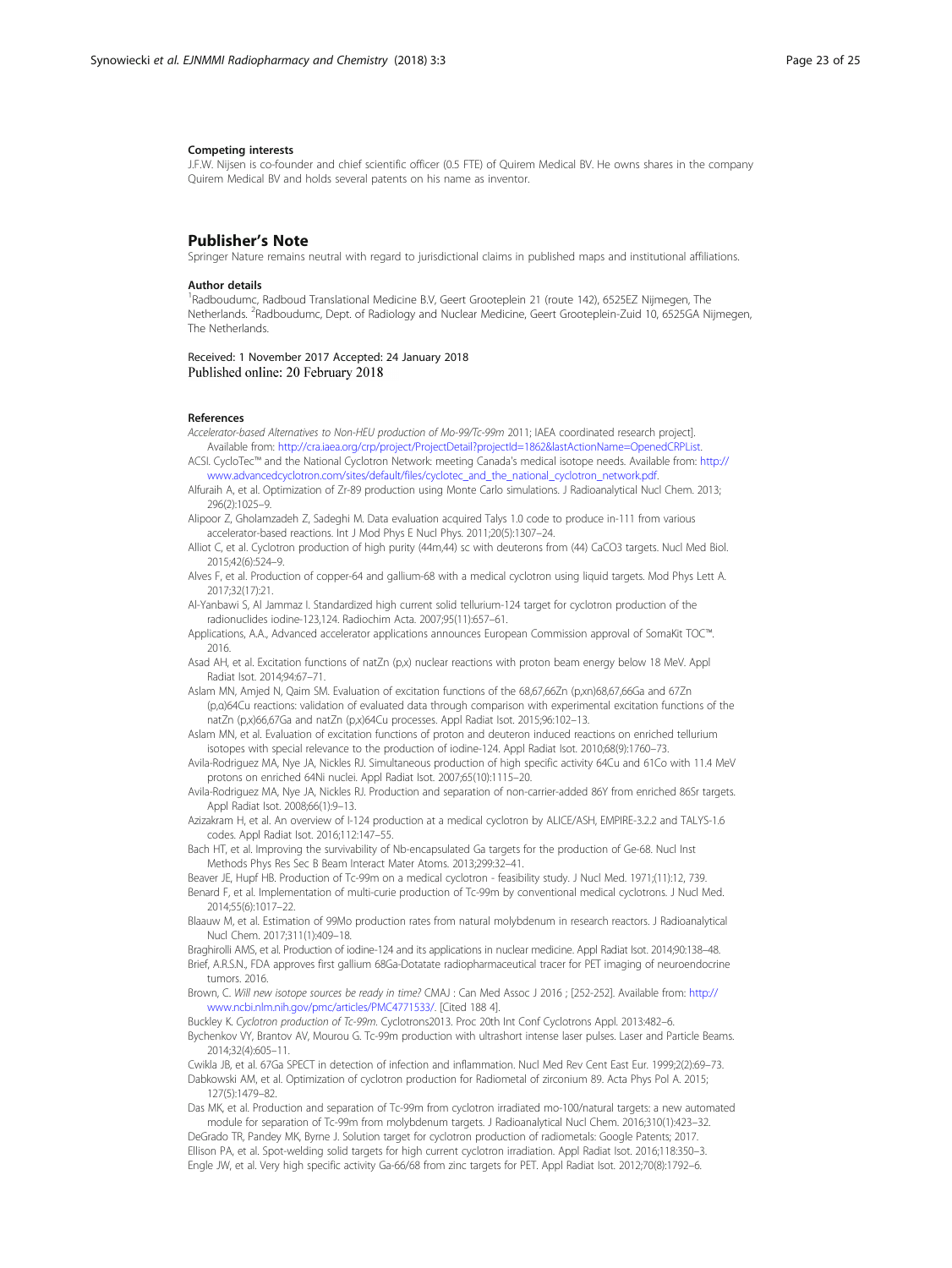<span id="page-23-0"></span>Filosofov DV, Loktionova NS, Rösch F. A 44Ti/44Sc radionuclide generator for potential application of 44Sc-based PET-radiopharmaceuticals: Radiochimica Acta International journal for chemical aspects of nuclear science and technology; 2010. p. 149.

- Fitzsimmons JM, Mausner L. Production scale purification of Ge-68 and Zn-65 from irradiated gallium metal. Appl Radiat Isot. 2015a;101:60–4.
- Fitzsimmons JM, Mausner L. Development of a production scale purification of Ge-68 from irradiated gallium metal. Radiochim Acta. 2015b;103(2):117–23.

Fonslet J, Koziorowski J. Dry distillation of radioiodine from TeO2 targets. Appl Sci Basel. 2013;3(4):675–83. Fujiwara M, et al. Production of medical (99m) Tc isotope via photonuclear reaction. Phys Part Nuclei. 2017;48(1):124–33. Goethals PE, Zimmermann RG. Cyclotrons used in Nuclear Medicine World Market Report & Directory. 2015th ed; 2015. Hanemaayer V, et al. Solid targets for Tc-99m production on medical cyclotrons. J Radioanalytical Nucl Chem. 2014; 299(2):1007–11.

Harvey JT, Isensee GH, Moffatt SD, Messina GP. NorthStar progress towards domestic Mo99 production. Washington, DC: presented at Topical Meeting on Molybdenum-99 Technological Development, June 2014; 2014.

Hernandez R, et al. Sc-44: an attractive isotope for peptide-based PET imaging. Mol Pharma. 2014;11(8):2954–61. Hoehr C, et al. Radiometals from liquid targets: 94mTc production using a standard water target on a 13MeV cyclotron. Appl Radiat Isot. 2012;70(10):2308–12.

Hoehr C, et al. (SC)-S-44g production using a water target on a 13 MeV cyclotron. Nuc Med Biol. 2014;41(5):401-6. Holland JP, Sheh YC, Lewis JS. Standardized methods for the production of high specific-activity zirconium-89. Nucl Med Biol. 2009;36(7):729–39.

Huclier-Markai S, et al. Optimization of reaction conditions for the radiolabeling of DOTA and DOTA-peptide with 44m/44Sc and experimental evidence of the feasibility of an in vivo PET generator. Nucl Med Biol. 2014;41:e36–43.

IAEA. Production of long lived parent Radionuclides for generators: 68Ge, 82Sr, 90Sr and 188W, in IAEA radioisotopes and radiopharmaceuticals series. Vienna: International Atomic Energy Agency; 2010.

IAEA, Cyclotron Produced Radionuclides: Principles and Practice. Technical report series no.465. Vienna: International Atomic Energy Agency; 2008.

Ikotun OF, Lapi SE. The rise of metal radionuclides in medical imaging: copper-64, zirconium-89 and yttrium-86. Future Med Chem. 2011;3(5):599–621.

- Jalilian AR. An overview on Ga-68 radiopharmaceuticals for positron emission tomography applications. Iran J Nucl Med. 2016;24(1):1–10.
- Jalilian AR, Osso J. The current status and future of theranostic Copper-64 radiopharmaceuticals. Iran J Nucl Med. 2017; 25(1):1–10.
- Jalilian AR, et al. Evaluation of [67Ga] citrate in the detection of various microorganism infections in animal models. Iran J Nucl Medi. 2009;17(2):34–41.

Jones SC, Robinson GD Jr, McIntyre E. Tandem van de Graaff accelerator production of positron labeled radiopharmaceuticals for routine clinical use. Int J Appl Radiat Isot. 1984;35(8):721–9.

Kakavand T, et al. Computer simulation techniques to design Xenon-124 solid target for iodine-123 production. Iran J Radiat Res. 2008;5(4):207–11.

Kalsy N, Vinjamuri S. Should we stop offering indium-111 octreotide scans in favour of gallium-68 PET-CT scans in the UK? Nucl Med Commun. 2016;37(12):1221–2.

Koehler L, et al. Iodine-124: a promising positron emitter for organic PET chemistry. Molecules. 2010;15(4):2686–718. Krajewski S, et al. Cyclotron production of sc-44 for clinical application. Radiochim Acta. 2013;101(5):333–8. Krijger GC, et al. The necessity of nuclear reactors for targeted radionuclide therapies. Trends Biotechnol. 2013;31(7):390–6.

Lahiri S, Maiti M, Ghosh K. Production and separation of in-111: an important radionuclide in life sciences: a mini review. J Radioanalytical Nucl Chem. 2013;297(3):309–18.

Lighthouse: productie medische isotopen vanaf 2021. 2017; Available from: [https://www.laka.org/nieuws/2017/lighthouse](https://www.laka.org/nieuws/2017/lighthouse-productie-medische-isotopen-vanaf-2021-6663)[productie-medische-isotopen-vanaf-2021-6663](https://www.laka.org/nieuws/2017/lighthouse-productie-medische-isotopen-vanaf-2021-6663).

Mahunka I, et al. Iodine-123 production at a small cyclotron for medical use. J Radioanalytical Nucl Chem Lett. 1996;213(2):135–42. Manenti S, et al. The excitation functions of mo-100(p,x) mo-99 and mo-100(p,2n) Tc-99m. Appl Radiat Isot. 2014;94:344–8. Mang'era K, et al. Processing and evaluation of linear accelerator-produced mo-99/Tc-99m in Canada. J Radioanalytical Nucl Chem. 2015;305(1):79–85.

Martins PD, Osso JA. Thermal diffusion of Ga-67 from irradiated Zn targets. Appl Radiat Isot. 2013;82:279–82. Matarrese M, et al. Automated production of copper radioisotopes and preparation of high specific activity [64Cu]cu-ATSM for PET studies. Appl Radiat Isot. 2010;68(1):5–13.

Meulen NPvd, et al. Cyclotron production of <sup>44</sup>Sc: from bench to bedside. Nulc Med Biol. 2015;42:745-51.

Nagatsu K, et al. Fully automated production of iodine-124 using a vertical beam. Appl Radiat Isot. 2011;69(1):146–57.

Nakai K, et al. Feasibility studies towards future self-sufficient supply of the <sup>99</sup>mo-<sup>99m</sup>Tc isotopes with Japanese accelerators. Proc Japan Acad Ser B. 2014;90(10):413–21.

NorthStar Medical Radioisotopes Receives \$11.75 Million from National Nuclear Security Administration. 2015; Available from: [https://www.northstarnm.com/newsroom/.](https://www.northstarnm.com/newsroom/)

OECD-NEA. 2017 medical isotope supply review: 99Mo/99mTc market demand and production capacity projection 2017–2022: The Supply of Medical Radioisotopes; 2017.

Oehlke E, et al. Production of Y-86 and other radiometals for research purposes using a solution target system. Nucl Med Biol. 2015;42(11):842–9.

Ohya T, et al. Efficient preparation of high-quality 64Cu for routine use. Nucl Med Biol. 2016;43(11):685–91.

Pandey M, et al. Cyclotron production of Ga-68 using a solution target. J Nucl Med. 2014a;55:1.

Pandey MK, et al. Cyclotron production of (68) Ga via the (68) Zn (p,n) (68) Ga reaction in aqueous solution. Am J Nucl Med Mol Imaging. 2014b;4(4):303–10.

Pandey MK, et al. Improved production and processing of Zr-89 using a solution target. Nucl Med Biol. 2016;43(1):97–100. Park HM. I-123: almost a designer radioiodine for thyroid scanning. J Nucl Med. 2002;43(1):77–8.